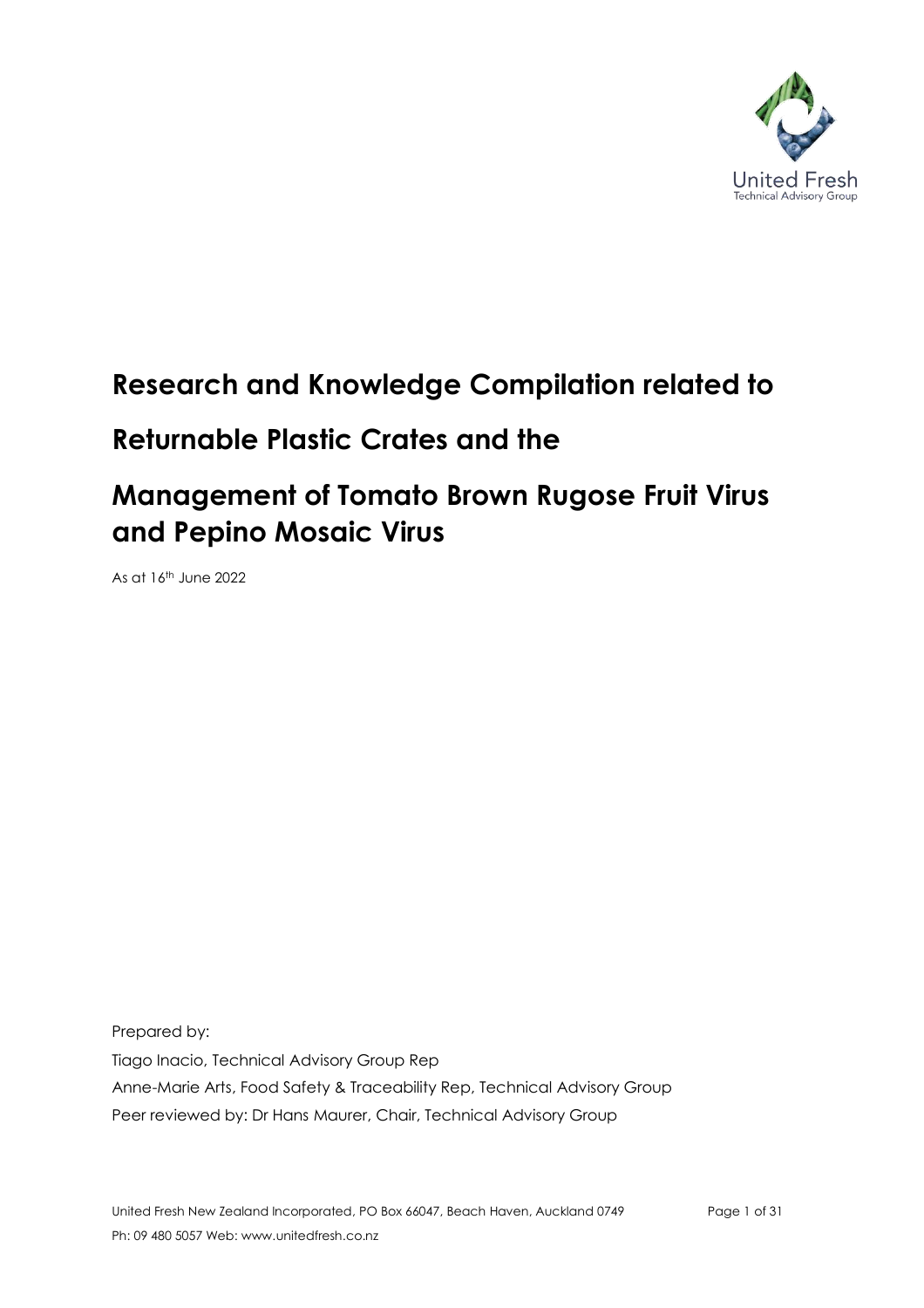## **Table of Contents**

| Microbiological Standards for Reusable Plastic Containers within Produce Grower Facilities5     |  |
|-------------------------------------------------------------------------------------------------|--|
| Assessment of General RPC Cleanliness As Delivered for Use in Packing and Distribution of Fresh |  |
| Comparative study of microbiological transfer from four materials used in direct contact with   |  |
| Key Learnings from the "Research on Hygiene and Cleanliness of RPC" Section                     |  |
|                                                                                                 |  |
|                                                                                                 |  |
|                                                                                                 |  |
| Paths of cucumber green mottle mosaic virus disease spread and disinfectant-based management    |  |
| Key Learnings from the "Mitigating Spread Through Equipment Management" Section12               |  |
|                                                                                                 |  |
|                                                                                                 |  |
| DIN 10522:2006-01: Food Hygiene - Commercial cleaning of reusable boxes and reusable            |  |
|                                                                                                 |  |
|                                                                                                 |  |
|                                                                                                 |  |
|                                                                                                 |  |
| RPA Guidelines & Best Practices for Safe Use of Returnable Containers in Food Supply Chains 16  |  |
|                                                                                                 |  |
|                                                                                                 |  |
|                                                                                                 |  |
| United Fresh RPC Food Safety and Brown Rugose Virus Control Presentation  18                    |  |
|                                                                                                 |  |
|                                                                                                 |  |
|                                                                                                 |  |
|                                                                                                 |  |
|                                                                                                 |  |
|                                                                                                 |  |
|                                                                                                 |  |
|                                                                                                 |  |
|                                                                                                 |  |
|                                                                                                 |  |
|                                                                                                 |  |
|                                                                                                 |  |
|                                                                                                 |  |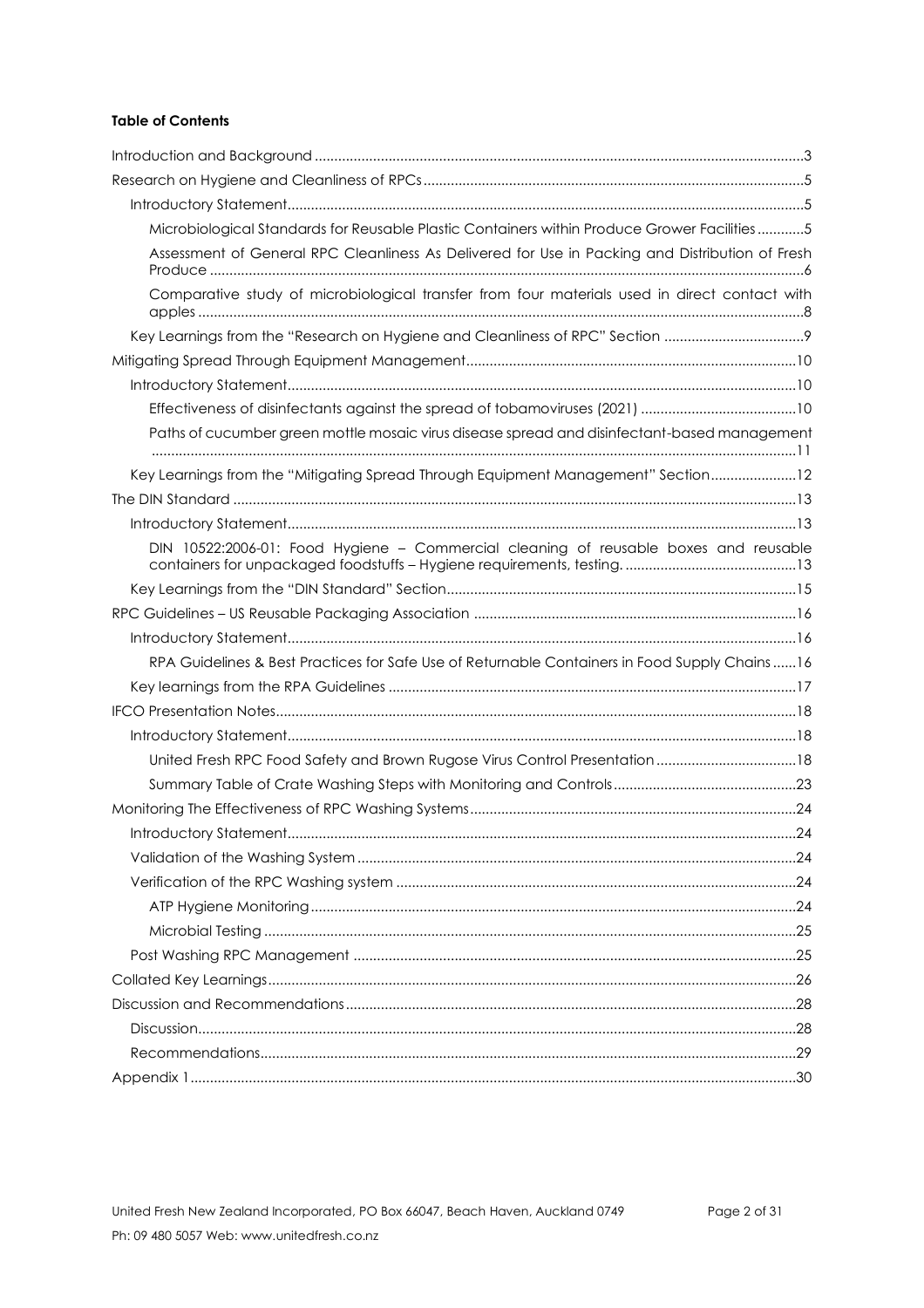# <span id="page-2-0"></span>**Introduction and Background**

Returnable Plastic Crates (RPCs) are an integral part in moving produce both domestically and internationally between the different steps of the supply chain. In New Zealand they are predominantly used to transfer produce within domestic supply chains. Disruption to RPC supply or distribution would have a severe impact on fresh produce distribution.

The opportunity to review and publish this compilation came from the incursion of Pepino Mosaic Virus <sup>1</sup> (PepMV) into New Zealand in 2020/2021, which is a notifiable organism and impacted the tomato industry. An earlier detection of Tomato Brown Rugose Fruit Virus <sup>2</sup> (ToBRFV) resulted in the destruction of tomatoes in an Auckland greenhouse.

Internationally the focus is on ToBRFV, while in New Zealand the current focus is on PepMV.

One of the international hire crate companies, which has undertaken a considerable amount of research into risks associated with crate hygiene issues is IFCO<sup>3</sup>. Specifically, IFCO is, on an ongoing basis, conducting applied research towards better understanding the efficacy of current RPC cleaning methods and any possible process improvements that can be made when sanitising the RPCs to prevent the spread of the Tomato Brown Rugose Virus.

United Fresh, as the pan industry body for the fresh produce industry in New Zealand, has taken a keen interest in the evolution of RPCs, right from inception 30 years ago. This interest was initially driven by the sustainable nature of the RPC concept, long before sustainability became the buzzword it is these days, as well as the fact that RPCs are used across the entire fresh produce range and travel the fresh produce supply chain from grower to packhouse, to wholesale, to retail, and back again, in their tens of thousands, across the entire country, every day of the week.

Tomatoes New Zealand and the Ministry for Primary Industries started to investigate to what extent commercial solutions needed to be supported through biosecurity focused regulatory interventions. The United Fresh Technical Advisory Group (TAG) <sup>4</sup> conducted desk-based research into the matter at hand, exchanged views within its local and global networks on RPC hygiene management in other countries, facilitated an exchange of information and arranged for an industry workshop on the matter via Zoom, with IFCO presenting at that workshop.

The assistance of Jeff Mitchell, IFCO's Food Safety Manager, was invaluable in understanding the scale of the issue based on their experience and the willingness to share documents from a range of sources.

This compilation pulls together the relevant documents that were assessed during the information exchange phase. These documents formed either part of the IFCO presentation or support the points made by IFCO as well as the TAG representative, Anne-Marie Arts.

The key points and pieces of information from IFCO provided documents and/or other research papers on the topic of RPC sanitation have been identified in the following sections.

<sup>&</sup>lt;sup>1</sup> PepMV is a Potexvirus.

<sup>2</sup> ToBRFV belongs to the category of tobamovirus.

<sup>&</sup>lt;sup>3</sup> IFCO is a globally active crate company. More information can be found here: <u>https://www.ifco.com/</u> <sup>4</sup> <https://www.unitedfresh.co.nz/technical-advisory-group>

United Fresh New Zealand Incorporated, PO Box 66047, Beach Haven, Auckland 0749 Page 3 of 31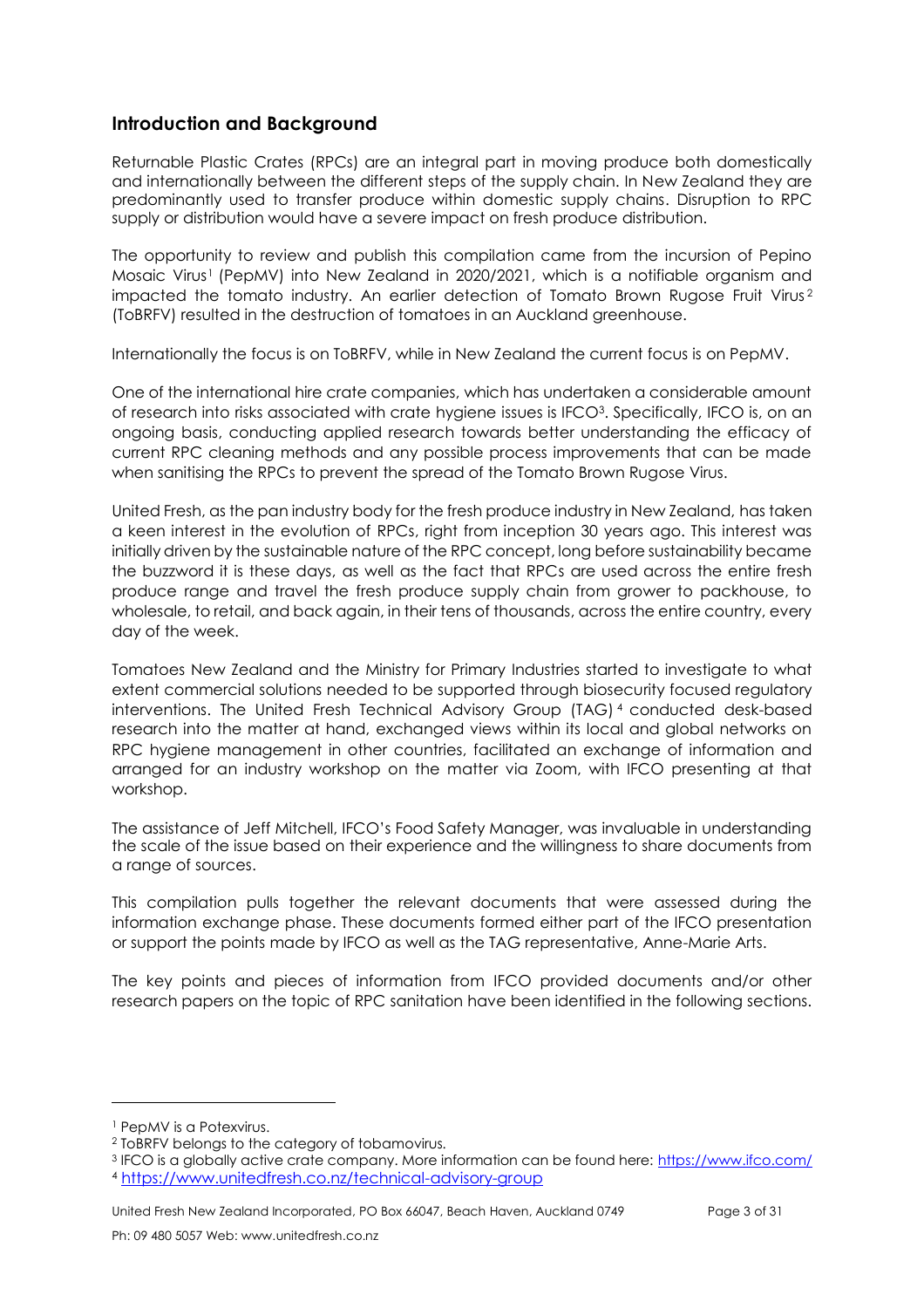## **Note**

*Returnable Plastic Crates are commonly referred to as RPCs in New Zealand. Several of the documents in this compilation are using the term Reusable Boxes and Containers (RBCs). The only difference between RPCs and RBCs is the name by which they are known.*

*The various documents comprising this compilation are not necessarily referring to indicated temperatures in their analysis and discussion. Temperature values referred to, therefore, need to be treated within the context of analysis contained within individual documents, as the Standards and research used by crate washing companies when defining their processes for washing may not be the same.*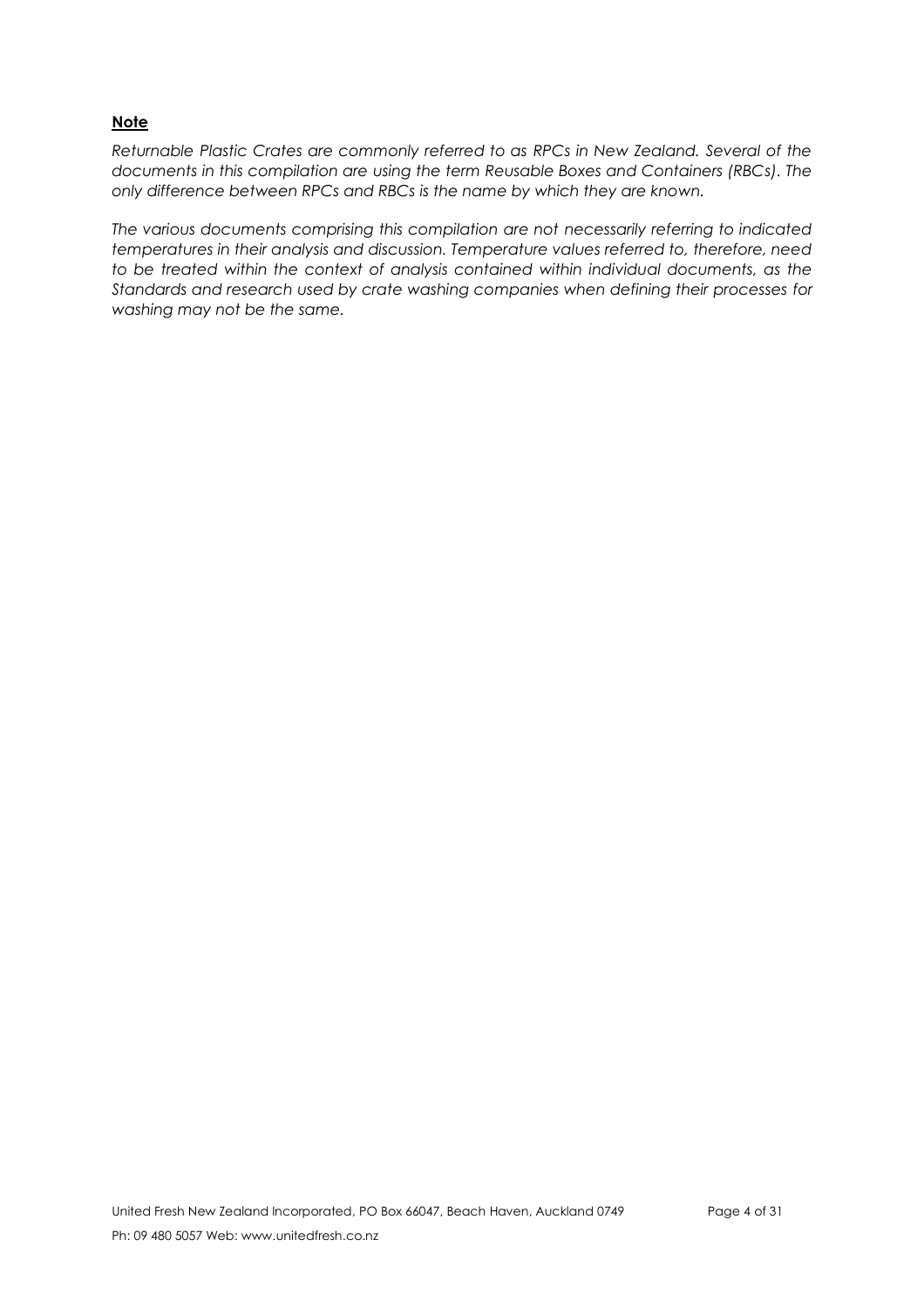# <span id="page-4-0"></span>**Research on Hygiene and Cleanliness of RPCs**

#### <span id="page-4-1"></span>**Introductory Statement**

The following research papers provide information on the international research conducted towards understanding the significance of cleanliness and the methods used to accurately measure it. This is a critical step in the work towards preventing the spread of ToBRFV and PepMV in case they are found within growers' or packhouses' facilities.

The expression 'cleanliness' is generally used in relation to visual cleanliness of a surface, while 'hygiene', in general, relates to the microbial loading on an RPC, i.e., the invisible part of cleanliness.

Much of the published research has focused on food borne pathogens causing illness. Pathogens of Biosecurity concern (Viruses, Bacteria or Fungi) will generally be managed using the similar methodologies and equipment.

---

### <span id="page-4-2"></span>Microbiological Standards for Reusable Plastic Containers within Produce Grower Facilities

Warriner, K. (2013). Microbiological Standards for Reusable Plastic Containers within Produce Grower Facilities. *Ontario Agricultural College Department of Food Science.* [https://26mvtbfbbnv3ruuzp1625r59-wpengine.netdna-ssl.com/wp](https://26mvtbfbbnv3ruuzp1625r59-wpengine.netdna-ssl.com/wp-content/uploads/PDFs/Package_Cleanliness/RPC_Sanitation_Testing_and_Research_a.pdf)[content/uploads/PDFs/Package\\_Cleanliness/RPC\\_Sanitation\\_Testing\\_and\\_Research\\_](https://26mvtbfbbnv3ruuzp1625r59-wpengine.netdna-ssl.com/wp-content/uploads/PDFs/Package_Cleanliness/RPC_Sanitation_Testing_and_Research_a.pdf) [a.pdf](https://26mvtbfbbnv3ruuzp1625r59-wpengine.netdna-ssl.com/wp-content/uploads/PDFs/Package_Cleanliness/RPC_Sanitation_Testing_and_Research_a.pdf)

The tests performed were visual inspection, ATP (Adenosine triphosphate) Cleanliness readings, microbial testing included Total Aerobic Counts, Enterobacteriaceae and E. coli/coliform counts. Visual assessment was made with respect to damage, un-removed labels and general cleanliness. ATP readings provide an estimate on the viable cells present on a surface that is primarily a result of microbial contamination but can also include plant residues. The Total Aerobic Count (TAC) provides a more accurate assessment of the microbial load with E. coli/Coliform count and Enterobacteriaceae as indicators of potential faecal contamination (i.e., presence of pathogens). The standards set were those expected of a cleaned surface of a food contact surface within the food industry with a 20% failure rate being deemed as acceptable.

There was significant variation on the sanitary status of RPCs at different growers. RPCs were sampled as delivered, thereby ruling out contamination at the packing facility. Collectively, 64% of RPCs failed in terms of ATP readings with 56% of trays having higher TAC expected of a cleaned surface. Visual inspection of RPCs revealed a proportion that were damaged or had labels affixed from previous use. Yet, 92% of RPCs did not exceed the levels of Enterobacteriaceae with no coliforms being recovered on any of the trays tested. From the results it can be concluded that although there was no evidence of a food safety issue it is recommended that the decontamination method for RPCs be reviewed to prevent carriage and transfer of human pathogens.

It was evident that the sanitary status of the containers was dependent on the batch tested at the different growers. Given that there was minimal contact of the containers with the workers it can be concluded that the RPCs were insufficiently cleaned prior to delivery to the growers. Although there was no indication of a food safety threat (i.e., presence of pathogens) it would be recommended that the RPC decontamination process should be reviewed to enhance efficacy.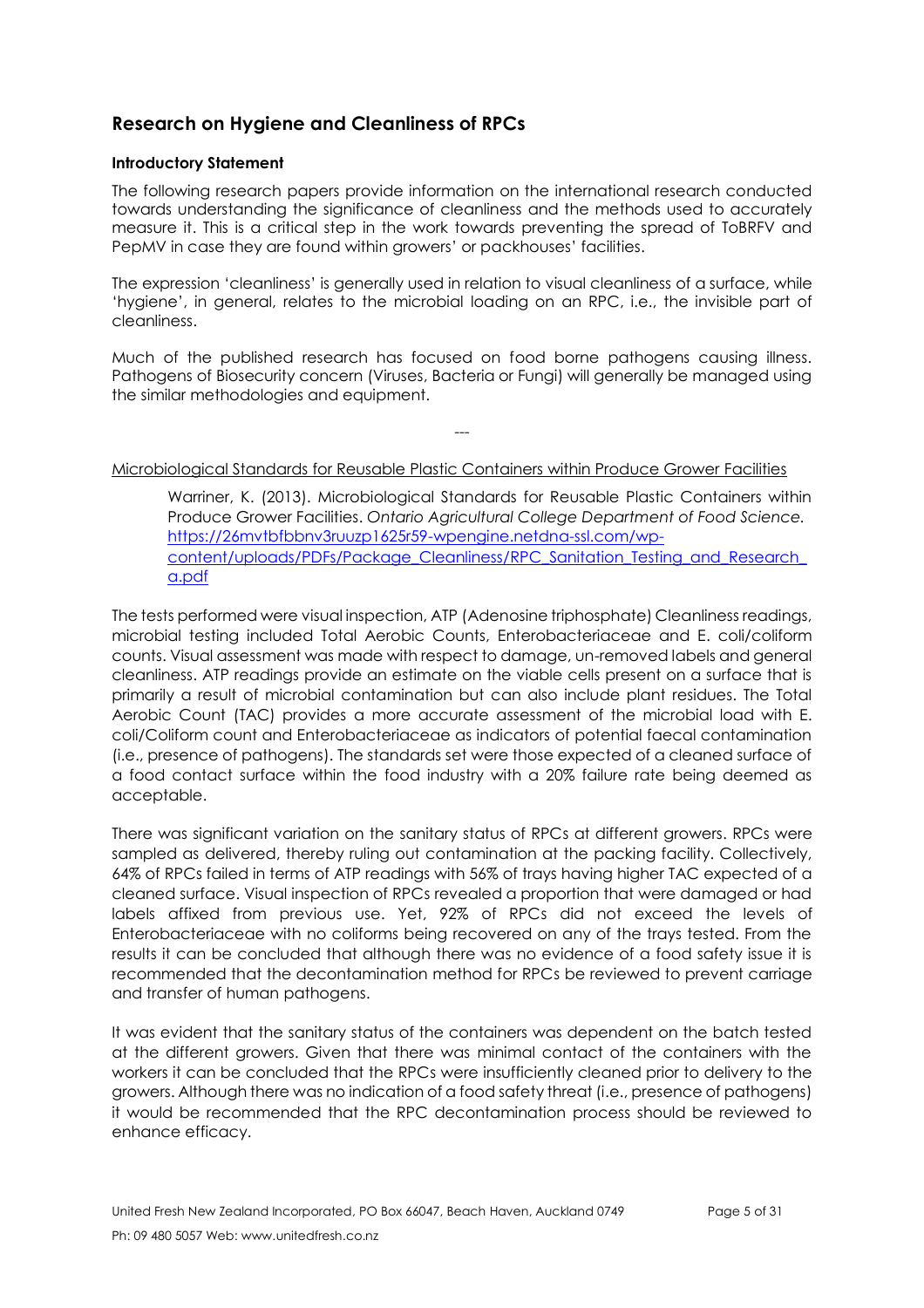<span id="page-5-0"></span>Assessment of General RPC Cleanliness As Delivered for Use in Packing and Distribution of Fresh Produce

Suslow, T. V., Danyluk, M., Hughes, A., Smith, K. (2014). Assessment of General RPC Cleanliness As Delivered for Use in Packing and Distribution of Fresh Produce. *The University of California.*

<https://ucfoodsafety.ucdavis.edu/sites/g/files/dgvnsk7366/files/inline-files/208433.pdf>

The RPC Cleanliness survey was conducted on six dates representing six different deliveries of RPCs from the regional distribution centre of the provider. The results confirm that there is a high degree of heterogeneity (variability) in numbers of viable bacteria on the interior, direct product contact RPC surfaces across all evaluated pallets and among all dates.

These values are more informative of the overall elevated populations of recoverable indicators of 'cleanliness', due to the potential for individual RPC units to impact food safety, rather than only focus on the collective 'cleanliness' value.

Across the six-date survey time‐course, the Random Sample per‐pallet range of TTC exceeded log 5 Colony‐forming Units (CFU; approximately equivalent to cells)/swab nine of twenty‐four times or 37.5% and exceed log 6 CFU/swab two times or 8.3%. These are equivalent to more than 100,000 cells per RPC unit and 1,000,000 cells per RPC unit, respectively.

The fundamental conclusion from this survey of multiple‐use RPCs in the common reuse pool for direct packing of Raw Agricultural Commodities intended for fresh consumption supports a similar survey conducted by Warriner (2013) in that a significant number of packing units exceed a reasonable expectation for general cleanliness and frequently fail expected microbiological standards for surface sanitation. Although there are currently no regulatory critical limits or microbial standards for food contact surfaces (FCS) or established and widely recognized industry standards, studies of a similar nature cite values of 125 CFU/50 cm2 Aerobic Plate Count (APC) as the upper limit for a clean and sanitized FCS (Cunningham et.al., 2011).

The concern and potential for RPC‐to‐product cross‐contamination may be substantiated by the observed free water and evidence of multiple instances of decaying plant matter (Fig 3) and sporulation of mould on adherent plant debris.

This may suggest a lapse in implementation of internal standards and procedures for inspection of RPCs passing through the multiple wash phases at the processing facility. The potential for microbial growth, including human bacterial pathogens, on the water saturated and senescing or decaying nutrient source presents a risk of contamination. This is an area of RPC management that clearly needs attention.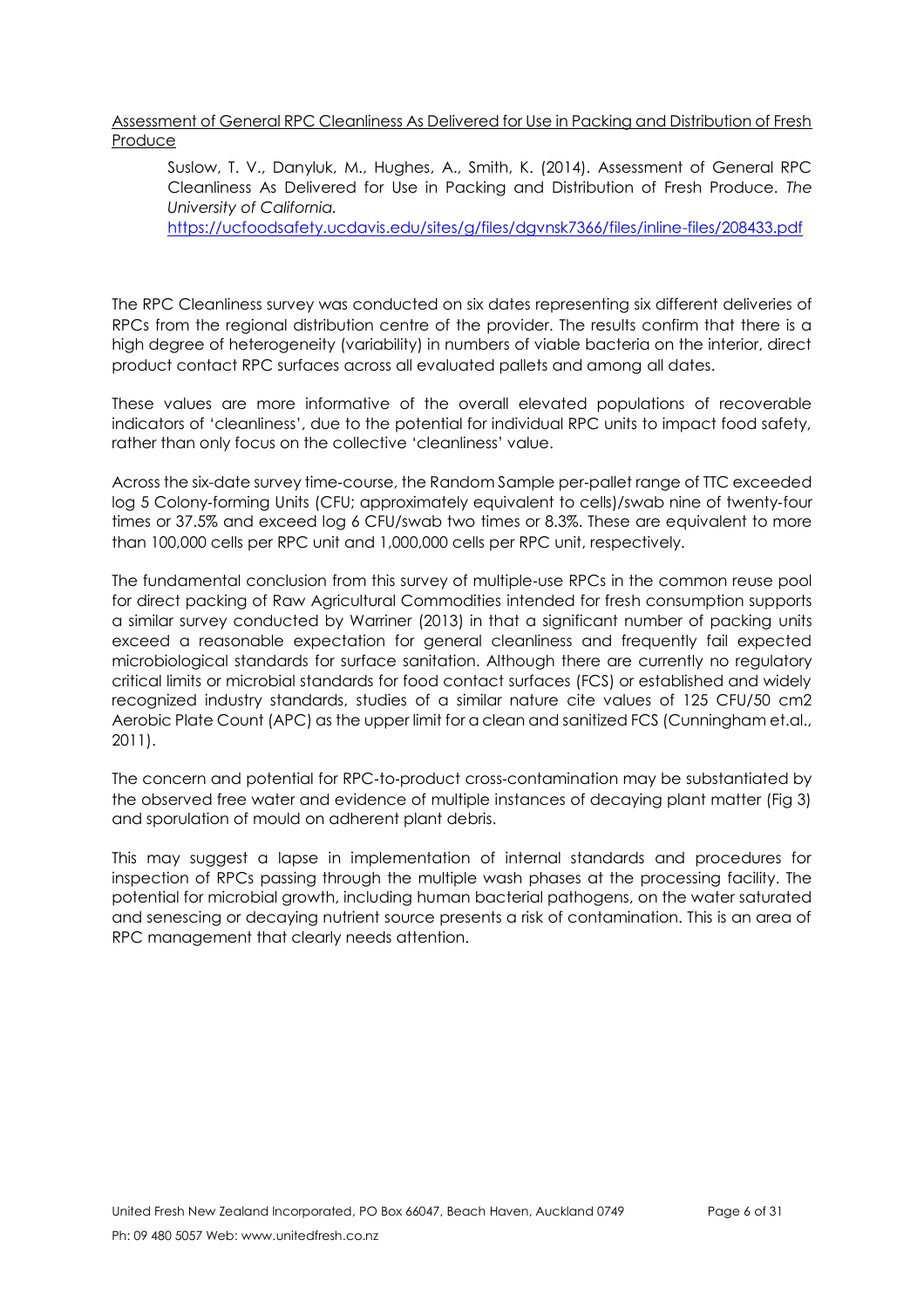The following recommendations appear warranted based on the cumulative evidence:

- RPC providers should re-assess the current validation of sanitization process under a range of controlled and standardized surface bio‐burden challenge studies.
- Growers, contract harvesters, or handlers should implement a regular inspection SOP for acceptance or rejection of palletized or otherwise delivered RPCs.
- RPC users that elect to wipe down RPCs on-site due to residual water and/or soil and debris should carefully consider evaluating the potential for this procedure to spread microbial contamination from unit to unit, potentially increasing risk.
- Harvest crews and packing operations staff should be trained to recognize and inform supervisors if RPC, or any multiple‐use packing container, do not meet company standards for 'cleanliness'.
- Growers and Handlers should establish a Master Schedule for routine ATP bioluminescence testing or rapid Total Bacterial Load swabbing of RPCs prior to packing into un‐lined units.

## **Note**

*The purpose of this paper was to assess and measure the cleanliness of RPC in a quantitative manner. From their analysis, it was concluded that growers, shippers, and re*‐ *packers that choose or are required by their customer specifications to pack into RPC should develop and implement a Standard Operating Procedure for receiving and inspecting incoming loads of RPCs or any multiple use packing container.*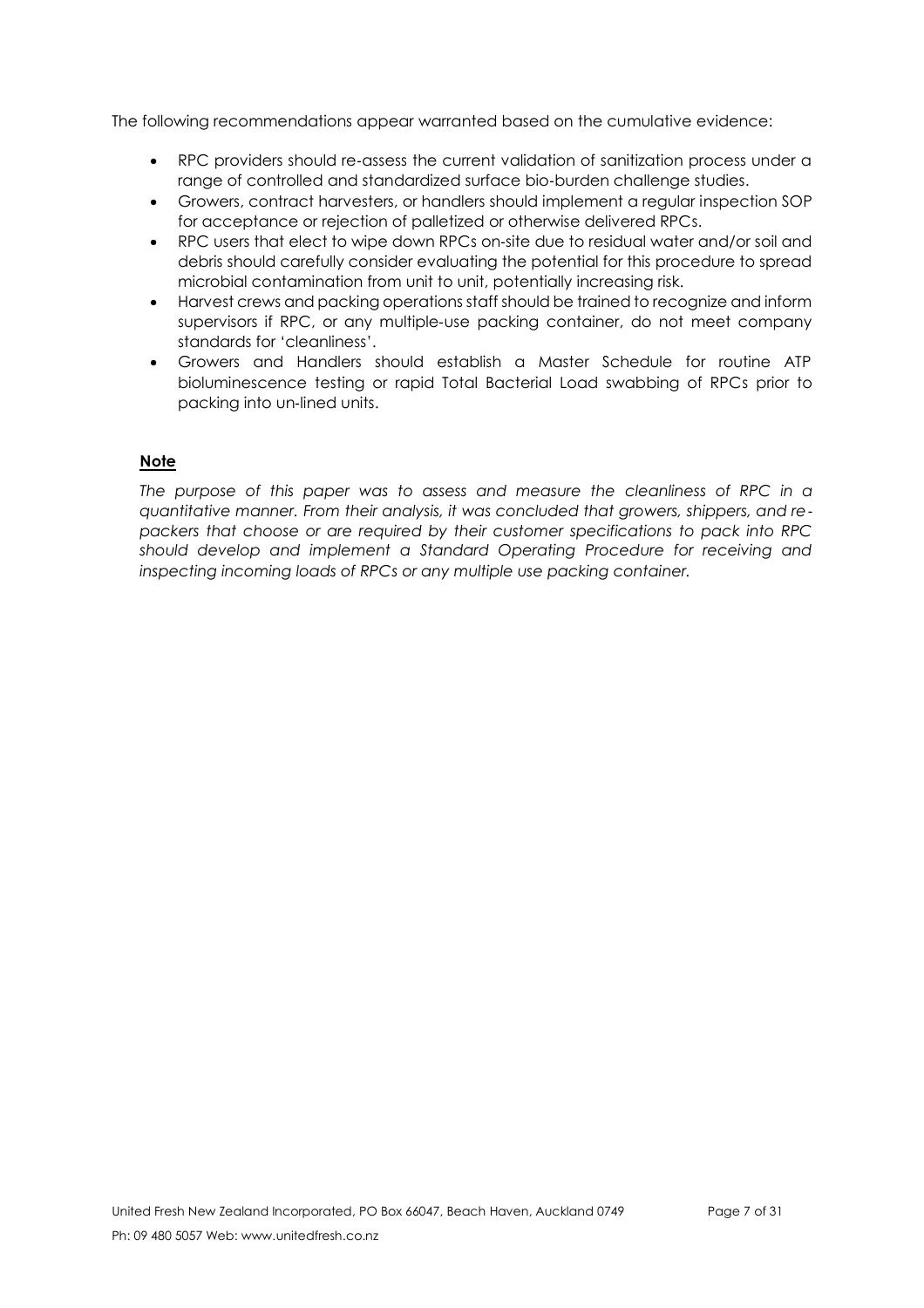<span id="page-7-0"></span>Comparative study of microbiological transfer from four materials used in direct contact with apples

Aviat, F., Bayon, I. L., Federighi, M., Montibus, M. (2020). Comparative study of microbiological transfer from four materials used in direct contact with apples. *International Journal of Food Microbiology.* <https://doi.org/10.1016/j.ijfoodmicro.2020.108780>

Several materials such as plastic, wood, cardboard or stainless steel are used as working surfaces or packaging in direct contact with foodstuffs.

For food industries in Europe, the hygienic surface status is one of the criteria to product conform packaging as described in the European regulation ECR 1935/2004, which specifies that materials intended for safe foodstuff contact must not modify food characteristics in terms of chemical, microbiological and sensorial properties.

This study aims to compare the survival and transfer of Penicillium expansum conidia and Escherichia coli cells from several materials to apples. These were poplar wood used to make cartons, cardboards, newly manufactured plastic, and reusable plastic crates were artificially inoculated with both microorganisms, subsequently put in contact with apples and stored under realistic storage conditions. After incubation for up to 1 week, apples and materials were analysed to assess the survival of the microorganisms and their transfer from materials to apples.

While P. expansum survived and did not grow on any of the materials, E. coli mortality was observed after 1h on wood and cardboard and after 1 week on both plastics. The proportion of microorganisms transferred was different according to the considered material. This transfer was lower than 1% for wood.

The goal of the study was to adequately analyse wood, cardboard and plastics intended for direct contact with foodstuffs. Once inoculated on the material samples and incubated, viable E. coli cells decreased drastically after 1h of contact, whereas P. expansum conidia was observed to have survived both testing conditions of up to 1h and up to 1 week.

Our study shows that the transfers differed among the different materials: they were higher on plastics than on wood or cardboard for both microbial species. Wood is a rough and porous material. This supports our second hypothesis that porosity plays an important role in the survival of microorganisms.

It might be possible to develop packaging labelled as 'natural' to oppose packaging from non-renewable resources, retaining their natural properties. In the case of wood, we pose the question whether it would be possible to retain its antibacterial properties, as demonstrated in this work, to obtain a package to impede food microbiological spoilage. Further studies are needed to elucidate these interrogations.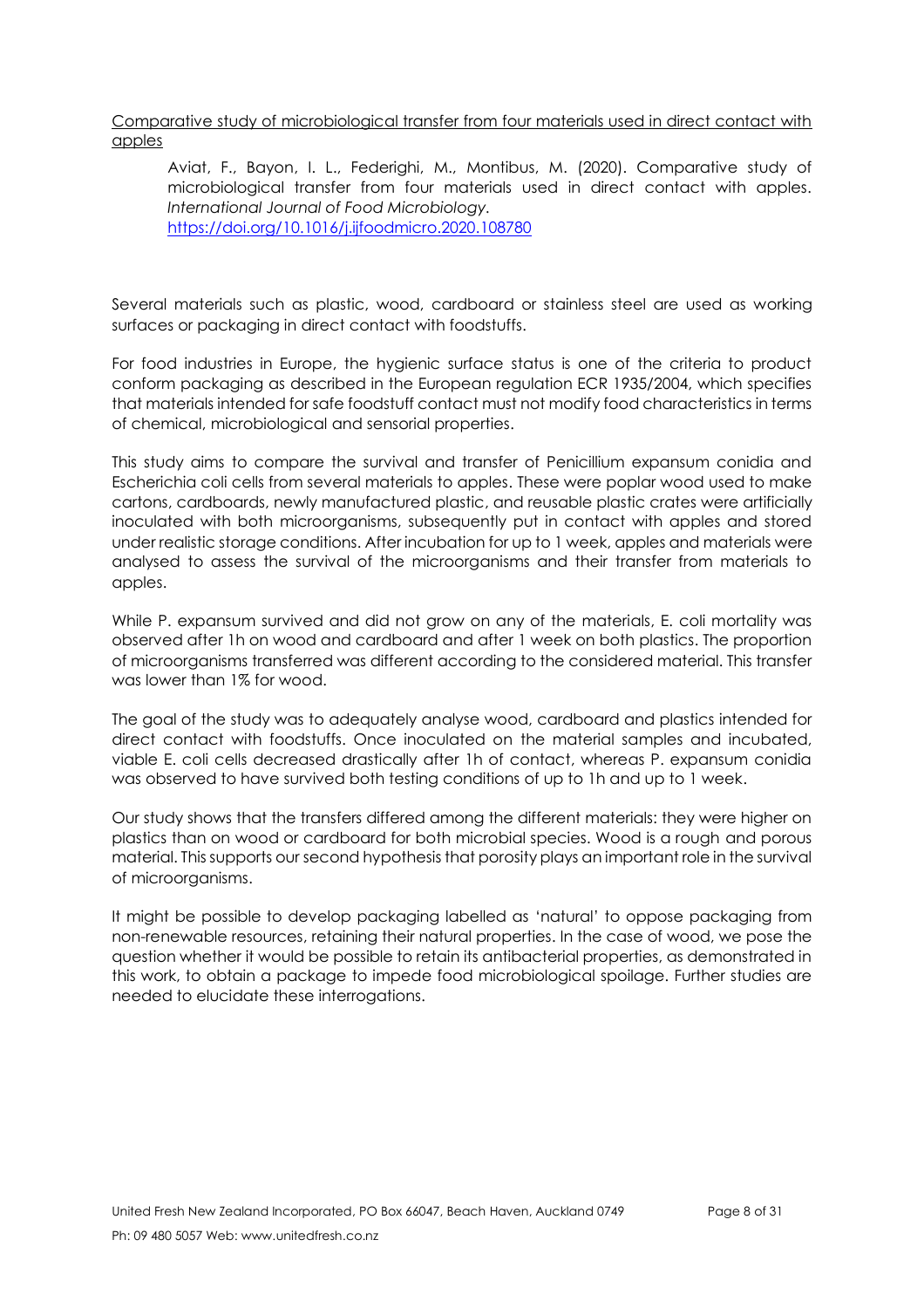## **Note**

*What is not being covered in this paper is the effectiveness of the washing processes in eliminating the biofilm and microorganisms that may be present in the surface and/or within the pores of the wooden materials.* 

*While the wooden materials seem to be better at preventing/obstructing the development of a biofilm in the surface of the crate than plastic crates, the non-porous nature of the plastics may also prove helpful in the washing process, as there is nowhere for the microorganisms to 'take shelter' and avoid the washing chemicals.*

*Determining, which is the best material to use, will require detailed analysis of the pros and cons for those materials, as well as determining the purpose and intended use of the crates. For example, if the crates are to be used exclusively within a property, the cleanliness needs are likely to be different if the crates were used to transport produce during export transit.*

#### <span id="page-8-0"></span>**Key Learnings from the "Research on Hygiene and Cleanliness of RPC" Section**

- There was significant variation on the sanitary status of RPC at different growers.
- Collectively, 64% of RPC failed in terms of ATP readings with 56% of trays having higher TVC expected of a cleaned surface. Visual inspection of RPC revealed a proportion that were damaged or had labels affixed from previous use.
- Although there are currently no regulatory critical limits or microbial standards for food contact surfaces (FCS) or established and widely recognized industry standards, studies of a similar nature cite values of 125 CFU/50 cm2 Aerobic Plate Count (APC) as the upper limit for a clean and sanitized FCS.
- Transfers of microbiological pathogens differed among the different materials. Transfer was higher on plastics than on wood or cardboard.
- The frequency of plant residues within the palletised RPC having passed through the multiple wash phases, may suggest a lapse in implementation of internal standards and procedures for inspection of RPC after washing.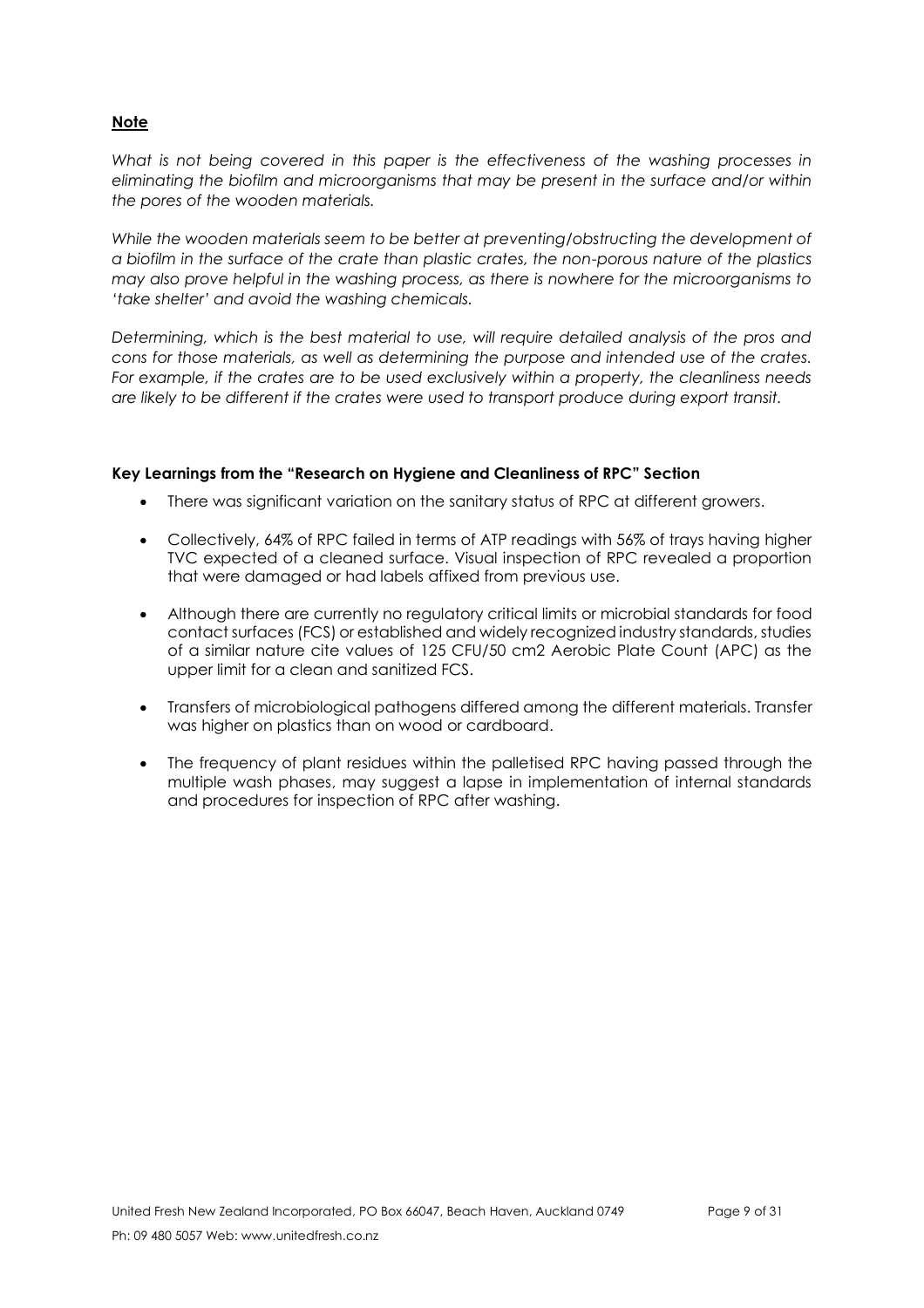# <span id="page-9-0"></span>**Mitigating Spread Through Equipment Management**

## <span id="page-9-1"></span>**Introductory Statement**

The following papers provide insight on how to better mitigate the spread of ToBRFV and PepMV. Effective sanitisation of the equipment used to handle the crops at risk of infection helps to prevent the spread of the viruses to other sites and along the supply chain.

---

<span id="page-9-2"></span>Effectiveness of disinfectants against the spread of tobamoviruses (2021)

Chanda, B., Shamimuzzaman, Md., Gilliard, A., Ling, K. (2021). Effectiveness of disinfectants against the spread of tobamoviruses. *Virology Journal, 18 (7).*  <https://doi.org/10.1186/s12985-020-01479-8>

This paper looked at the efficacy of a selection of chemical disinfectants in eliminating tobamoviruses, such as Tomato Brown Rugose Fruit Virus (ToBRFV) and Cucumber Green Mottle Mosaic Virus (CGMMV), and preventing their transmission through mechanical pathways (e.g., On the surface of Reusable Plastic Containers (RPCs) and any other surfaces that these may come into contact with during the washing process).

The paper analysed 16 chemicals for their effectiveness in combating the two tobamoviruses mentioned above. Of the 16 chemicals, 3 chemicals, at specific concentrations, were effective against ToBRFV, while 4 chemicals, at specific concentrations, were effective against CGMMV. These were:

For Brown Rugose Fruit Virus:

- 1. Lactoferrin at 0.5%
- 2. Virocid at 0.5% and 2%
- 3. Clorox at 10%

For Green Mottle Virus:

- 1. SP2700 at 1.2%
- 2. Lactoferrin at 0.5%
- 3. Virocid at 2%
- 4. Clorox at 10%

These chemicals were the most significant, generating 0% infectivity on test plants (See Fig 2 and 3, pages 5-6).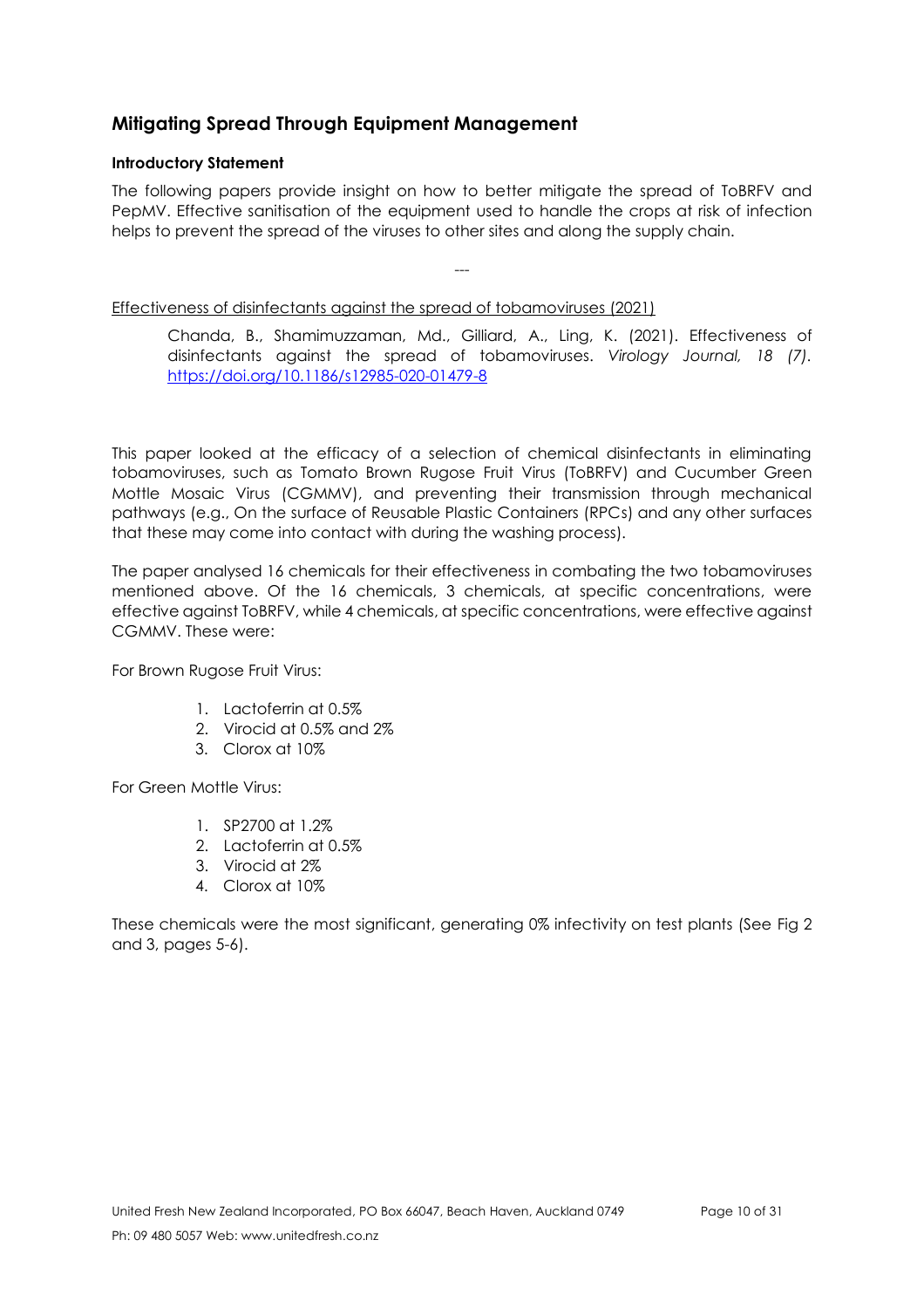<span id="page-10-0"></span>Paths of cucumber green mottle mosaic virus disease spread and disinfectant-based management

Darzi, E., Lachman, O., Smith, E., Koren, A., Klein, E., Pass, N., Frenkel, O., Dombrovsky, A. (2020). Paths of cucumber green mottle mosaic virus disease spread and disinfectant-based management. *Annals of Applied Biology,* 177(3), 374-384. <https://doi.org/10.1111/aab.12629>

Cucumber Green Mottle Mosaic Virus (CGMMV) assigned to the genus Tobamovirus, is considered a major disease cause of cucurbits worldwide. A primary route for CGMMV disease spread is via mechanical contact.

The virus is highly stable and adheres to various agricultural equipment, such as grafting knives. In the current study, we examined means to inactivate the virus and reduce disease spread via planting equipment and supplies using various chemicals.

We have found that incubations of CGMMV-infected cucumber plant extracts with MENNO-Florades 2%, Virocid 3% or Green Up D 20% inactivated the virus and prevented disease spread in a biological assay. Stabilised chlorine formulation (KlorBac), which has the active ingredient troclosene-sodium (sodium dichloroisocyanurate, SDIC) at 2,000 ppm, was efficient in disinfecting CGMMV-contaminated grafting knives in 2s. Similarly, immersing virus contaminated grafting knives for 2s in 20% (wt/vol) non-fat milk powder<sup>5</sup> reduced infectivity of the contaminated knives.

CGMMV-contaminated nursery sowing trays could constitute a primary infectious viral source transmitted via irrigation water. CGMMV-contaminated sowing trays immersed in KlorBac 2,000 ppm or active oxygen (Huwa-San TR-50) 1%, were efficiently disinfected. Interestingly, hydrophobic insulation of the CGMMV-contaminated trays using dry silicone layers reduced initiation of the viral primary infection in CGMMV-contaminated new sowing trays but was less efficient in CGMMV-contaminated re-used trays.

Importantly, Septadine (0.5% chlorhexidine gluconate) was not effective in disinfection of grafting knives. Notably, CGMMV-infected cucumber plant extract incubated with 20% (wt/vol) non-fat milk powder was refractory to the milk suggesting that virus release from surfaces did not necessarily involve virus inactivation.

United Fresh New Zealand Incorporated, PO Box 66047, Beach Haven, Auckland 0749 Page 11 of 31

<sup>5</sup> According to paper milk powder seemed to contain compounds that assist in preventing the virus from adhering to the surfaces of the agricultural equipment.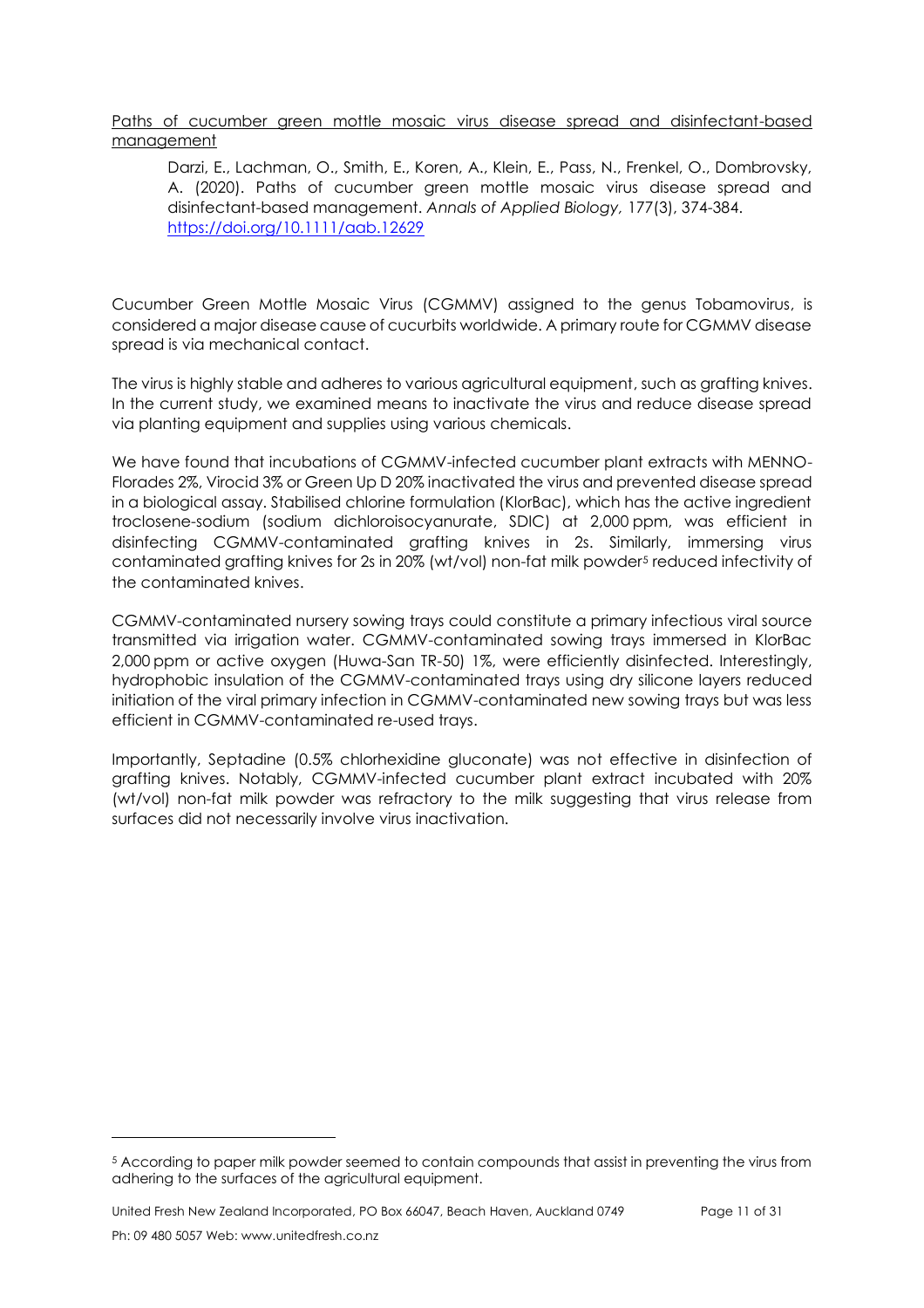## <span id="page-11-0"></span>**Key Learnings from the "Mitigating Spread Through Equipment Management" Section**

- Effective selection of the right chemical disinfectant and the right concentration it needs to be applied at, is critical for preventing the transmission of ToBRFV and PepMV through mechanical pathways, such as RPC and any other surfaces the crops may come into contact with.
- The chemical disinfectants Lactoferrin (at 0.5%), Virocid (at 0.5% and 2%), Clorox (at 10%) appeared to be the most effective in virus inactivation.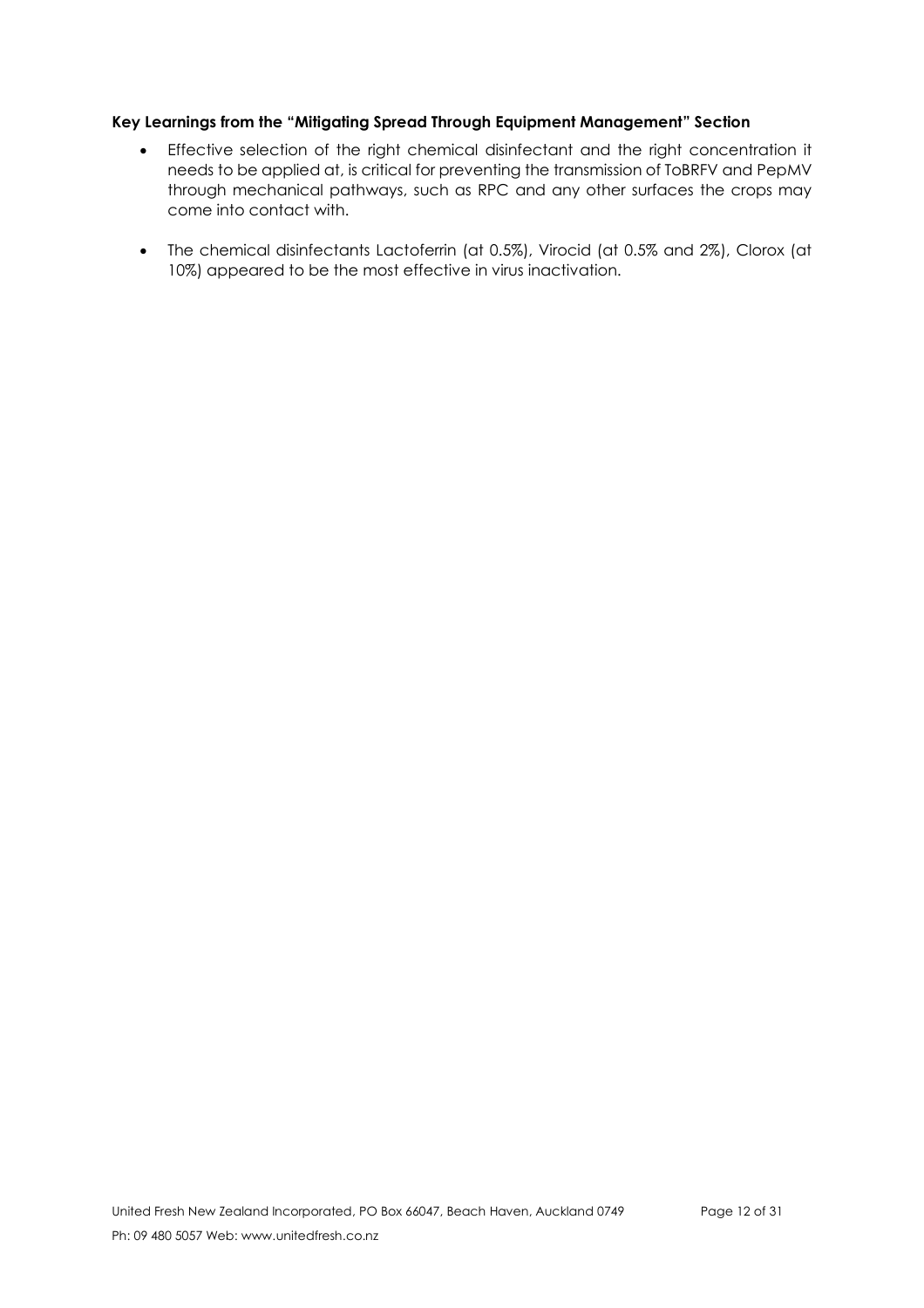# <span id="page-12-0"></span>**The DIN Standard**

## <span id="page-12-1"></span>**Introductory Statement**

The following paper summarises the Standard for food hygiene regarding cleaning of reusable boxes and containers for unpacked foodstuffs, created by the German Institute of Standardisation (DIN). This document could potentially be the Standard the RPC cleaning companies can operate under.

The Standard uses the term 're-usable boxes and containers' (RBC) while we are more familiar with RPC. These need to be considered to be identical for the purpose of this compilation.

<span id="page-12-2"></span>DIN 10522:2006-01: Food Hygiene – Commercial cleaning of reusable boxes and reusable containers for unpackaged foodstuffs – Hygiene requirements, testing.

---

Staff (2006). DIN 10522. *German Institute for Standardization (DIN)*. Accessed from: <https://www.beuth.de/en/standard/din-10522/84289587> on 13/12/2021.

According to the Standard, the washing process can be divided into several steps that can run separately in time and space. These are pre-wash, cleaning and disinfecting steps (one or several), intermediate rinsing, a final fresh-water rinse and drying.

Temperatures required for cleaning are dependent on the kind of dirt needs to be cleaned off the RBC. According to the Standard, pre-wash temperature should not exceed 45°C.

When thermal disinfection is required, the cleaning solution temperature must be at least 60°C. The rinse aid solution must be at least 80°C. This thermal or chemical-thermal decontamination must guarantee that the RBC are free of micro-organisms, in compliance with the most stringent requirements.

Instructions regarding treatment agents can be found in Appendix B of the DIN 10522:2006-01 Standard (pages 16 and 17).

The surfaces of the RBC must be easy to clean and to disinfect. Once sufficient cleaning and disinfection can no longer be achieved (due to scratched or other damage to the surface) the RBC must be removed from use (cannot be used to transport fruits and vegetables).

All RBC that are treated in cleaning and disinfection machines (CDM) with a spray-water or immersion system must be optically/visually clean.

The requirements for RBC washing have three defined levels. This relates to the end use of the RBC and is dependent on how critical it is for an RBC to be disinfected.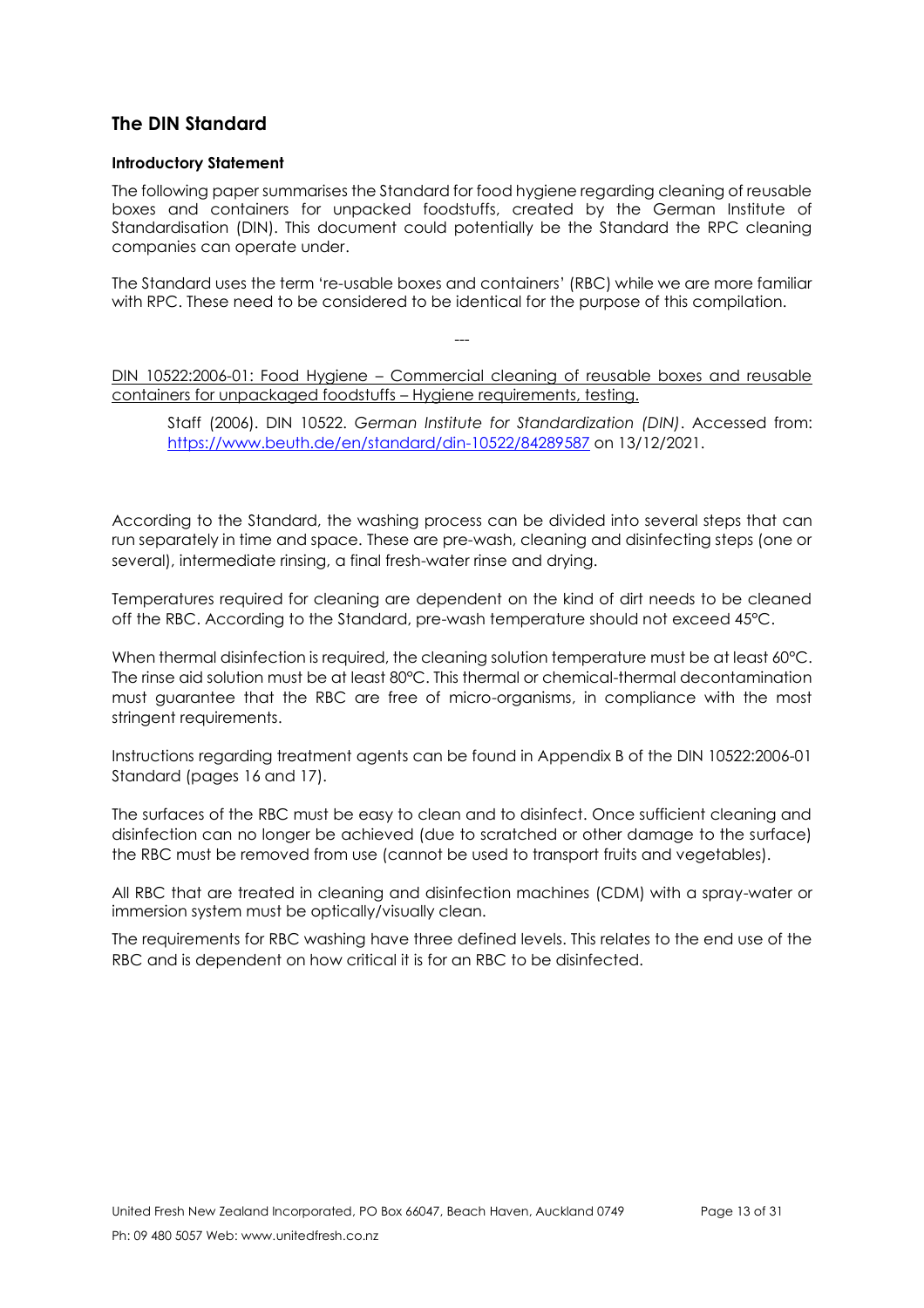The following table compares the micro-organism requirements at each of the three levels of microbiological requirements.

| <b>Less Critical RBC</b><br>(Fresh Produce) |      | <b>Critical RBC</b><br>(Dairy and Eggs)                                    |                                                                        | <b>Highly Critical RBC</b><br>(Fish and Meat)                  |                                                                                                       |
|---------------------------------------------|------|----------------------------------------------------------------------------|------------------------------------------------------------------------|----------------------------------------------------------------|-------------------------------------------------------------------------------------------------------|
| <b>Micro</b><br><b>Organisms</b>            | Req. | <b>Micro</b><br><b>Organisms</b>                                           | Req.                                                                   | <b>Micro</b><br><b>Organisms</b>                               | Rea.                                                                                                  |
| N/R                                         | N/R  | Aerobic<br>mesophile<br>germ<br>count                                      | <500 cbu per 100<br>cm <sup>2</sup>                                    | Aerobic<br>mesophile<br>germ count                             | Allowed value:<br>$<$ 100 cbu per 100<br>$cm2$ .                                                      |
| N/R                                         | N/R  | Yeasts and<br>moulds                                                       | <20 cbu per cm <sup>2</sup>                                            | Enterobacteriaceae                                             | Allowed value:<br>$= 0$ cbu per 100 cm <sup>2</sup><br>$\alpha$ .                                     |
| N/R                                         | N/R  | Aerobic<br>mesophile<br>germ<br>count<br>in<br>the<br>cleaning<br>solution | Warning value<br>- 500 cbu/ml<br>Recommended<br>value<br>200<br>cbu/ml | Aerobic<br>mesophile<br>germ count in the<br>cleaning solution | Warning value<br>500 cbu/ml.<br>Recommended<br>value $-200$ cbu/ml.                                   |
|                                             |      |                                                                            |                                                                        | <b>Bio indicators</b>                                          | 90% must show a<br>reduction of 5 log10.<br>10% must show a<br>minimum reduction<br>of 4 $log_{10}$ . |

 $N/R$  = no requirement

The Standard also lists the RBC and the required tests at each level of microbiological requirements (see Table 4 of the DIN 10522:2006-01 Standard).

Thorough cleaning of the CDM must happen at least once a day at the end of the running hours. The cleaning process of the CDM includes emptying the tanks, thoroughly cleaning the screen systems, inner spaces and nozzles according to the manufacturer's specifications.

Additionally, all means of transport, as well as working surfaces, need to be cleaned and disinfected at least once a day.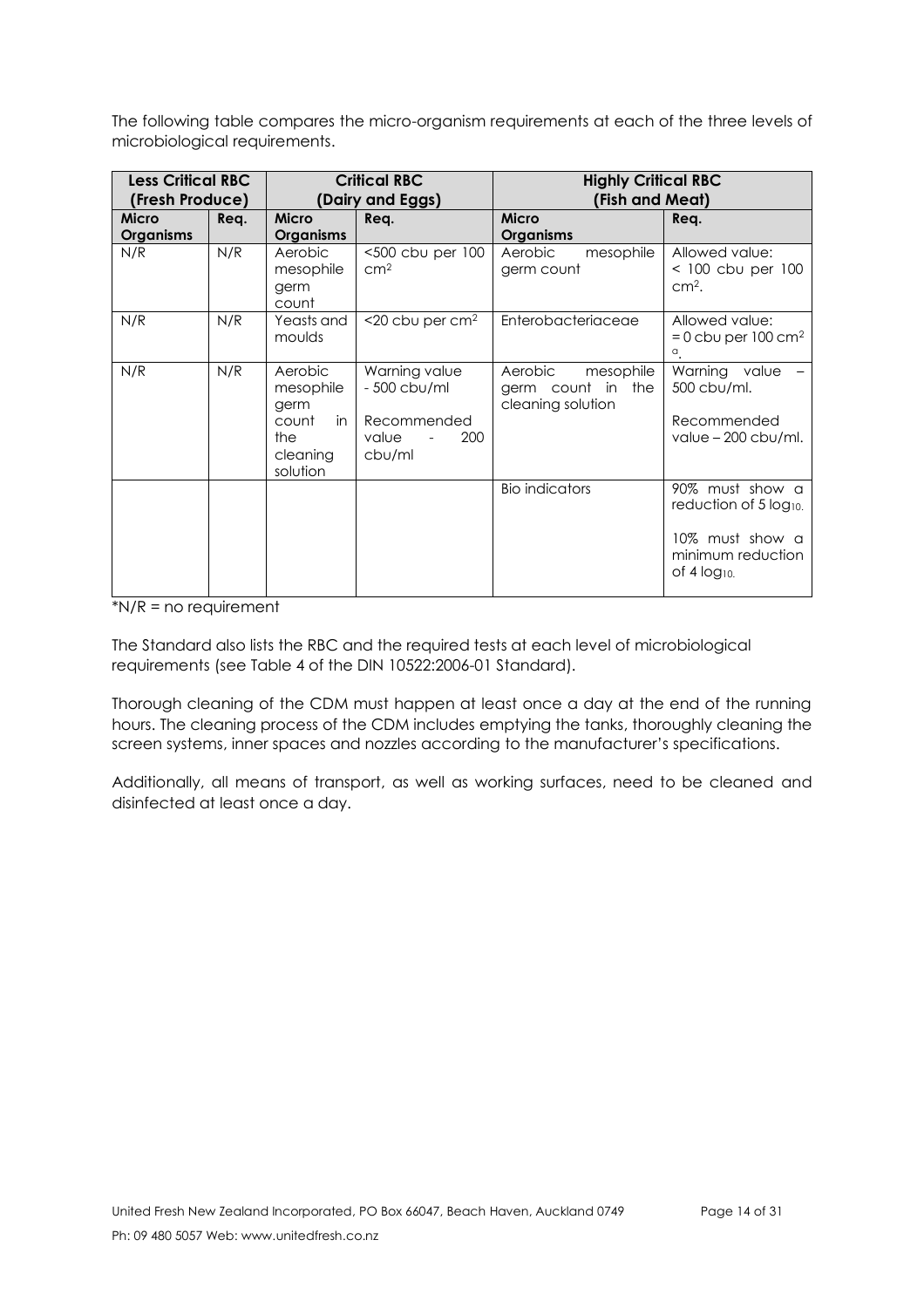### <span id="page-14-0"></span>**Key Learnings from the "DIN Standard" Section**

- The RPC washing process can be divided into multiple steps, which run at separate times and spaces. The equipment used at each site will determine how the washing process is managed.
- The critical factors in ensuring that the cleaning process is as effective as possible in inactivating the viruses are:
	- o Temperature (minimum of 60°C for the cleaning solution and 80°C for the rinse aid solution).
	- o Pressure (the amount of pressure used when applying the water with cleaning solution).
	- o Cleanliness of the washing and rinsing solution.
- Frequent monitoring and testing ensure that the processes are working as intended and prevent the washing stations from becoming spreading points for the pathogens.
- The hygienic requirements depend on the hygienic risk regarding the use of the RBC. Based on their hygienic risk, RBC are classified in three different groups:
	- o Less critical RBC (Fresh Produce).
	- o Critical RBC (Dairy and Eggs).
	- o Highly critical RBC (Fish and Meat).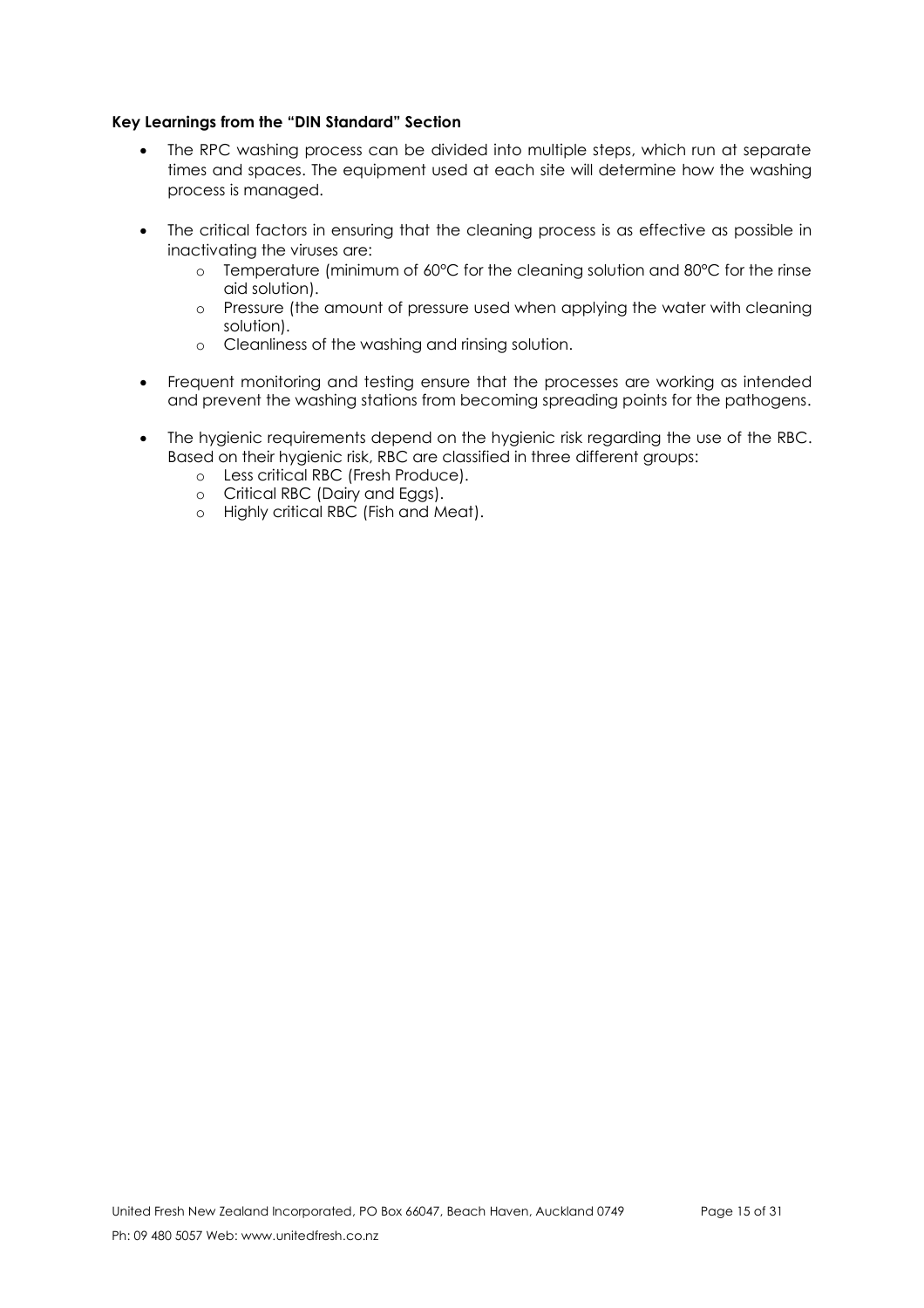# <span id="page-15-0"></span>**RPC Guidelines – US Reusable Packaging Association**

## <span id="page-15-1"></span>**Introductory Statement**

This best practice document takes a 'whole of supply chain' approach to RPCs and outlines the responsibilities of all participants. Topics covered are Maintenance and Surveillance of Food Safety, Food Defence, Sanitation, Transportation, Receiving, Storage, Returning, Usage and Testing.

The document drew on the considerable experience of US and Canadian produce industry participants, including growers, industry bodies, crate companies, and retailers.

# <span id="page-15-2"></span>--- RPA Guidelines & Best Practices for Safe Use of Returnable Containers in Food Supply Chains

Recycling Packaging Association (2015). RPA Guidelines & Best Practices for Safe Use of Returnable Containers in Food Supply Chains. Accessed from: [https://www.reusables.org/wp-content/uploads/2020/07/RPA-Guidelines-Best-](https://www.reusables.org/wp-content/uploads/2020/07/RPA-Guidelines-Best-Practices-for-Safe-Use-of-Returnable-Containers-in-Food-Supply-Chain-v2018.pdf)[Practices-for-Safe-Use-of-Returnable-Containers-in-Food-Supply-Chain-v2018.pdf](https://www.reusables.org/wp-content/uploads/2020/07/RPA-Guidelines-Best-Practices-for-Safe-Use-of-Returnable-Containers-in-Food-Supply-Chain-v2018.pdf) on 10/5/2022.

The document highlights the circular processes that crates travel through and importantly the responsibilities of each participant in the supply chain. In particular, this is useful in addressing the responsibilities of users and transporters of the crates. The circular processes discussed include:

Transportation:

- Recommendations are provided regarding truck inspection and loading diagrams for RPCs only and RPCs filled with product.
- Receiving Procedures: Recommended best practices is that the grower receives fully wrapped crates

Storage:

• Store RPCs undercover when grower facilities accommodate. Do not store in areas where active pest activity likely or present. Do not store near hazardous materials.

RPC pallets:

• Should be handled like any other packaged commodity in a warehouse environment.

Retailer Management:

• Use a single pallet footprint, wrap tightly before starting another returns pallet. Minimise rubbish and do not leave anything inside the used RPCs that are being returned to the providers.

Returning:

• Stack empty or used RPCs in a uniform interlocking manner to the designated height. Separate damaged crates and wrap the finished return pallet.

Usage:

- Crates should be rewashed and sanitised after every use. Treat RPCs with respect as a critical part of the food supply chain.
- Only use RPC compliant labels. Do not place waste, food, or excessive stickers on or in RPCs.
- For approved adhesives and substrates contact your RPC supplier.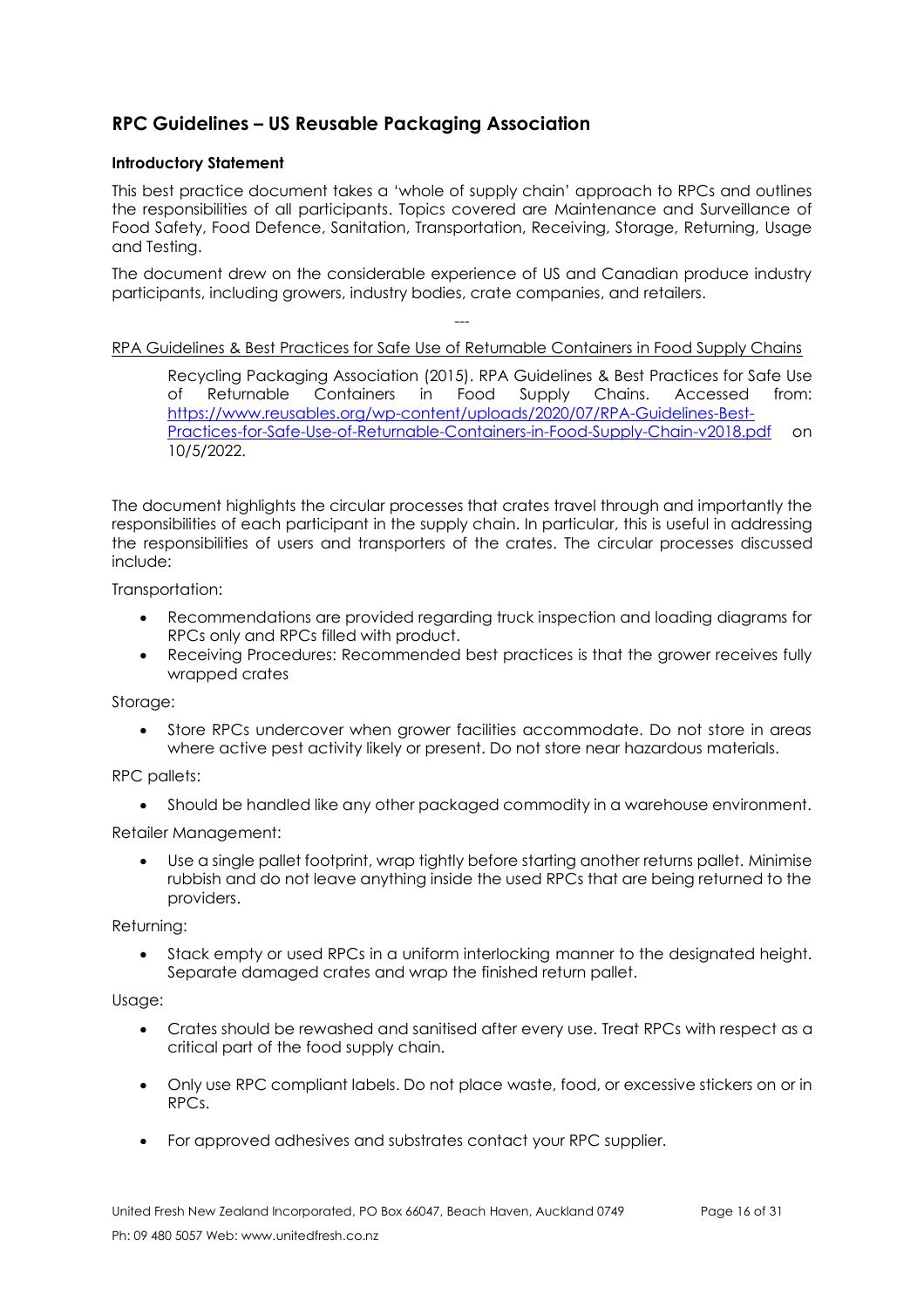#### <span id="page-16-0"></span>**Key learnings from the RPA Guidelines**

- Specific advice on RPC management at each step is available and highlights the impact of user and handler decisions that can affect the wider supply chain.
- RPCs are a product and need to be managed at all stages of the journey through the supply chain in holistic manner. This includes the storage and transport between each step in the RPC supply chain.
- Washed RPCs should be held indoors in suitable storage facilities, The pallets should be wrapped
- Specific advice on RPC management at each step is available and highlights the impact of user and handler decisions that can affect the wider supply chain.
- The type of adhesive used on labels and use of RPCs as waste receptacles are two issues raised.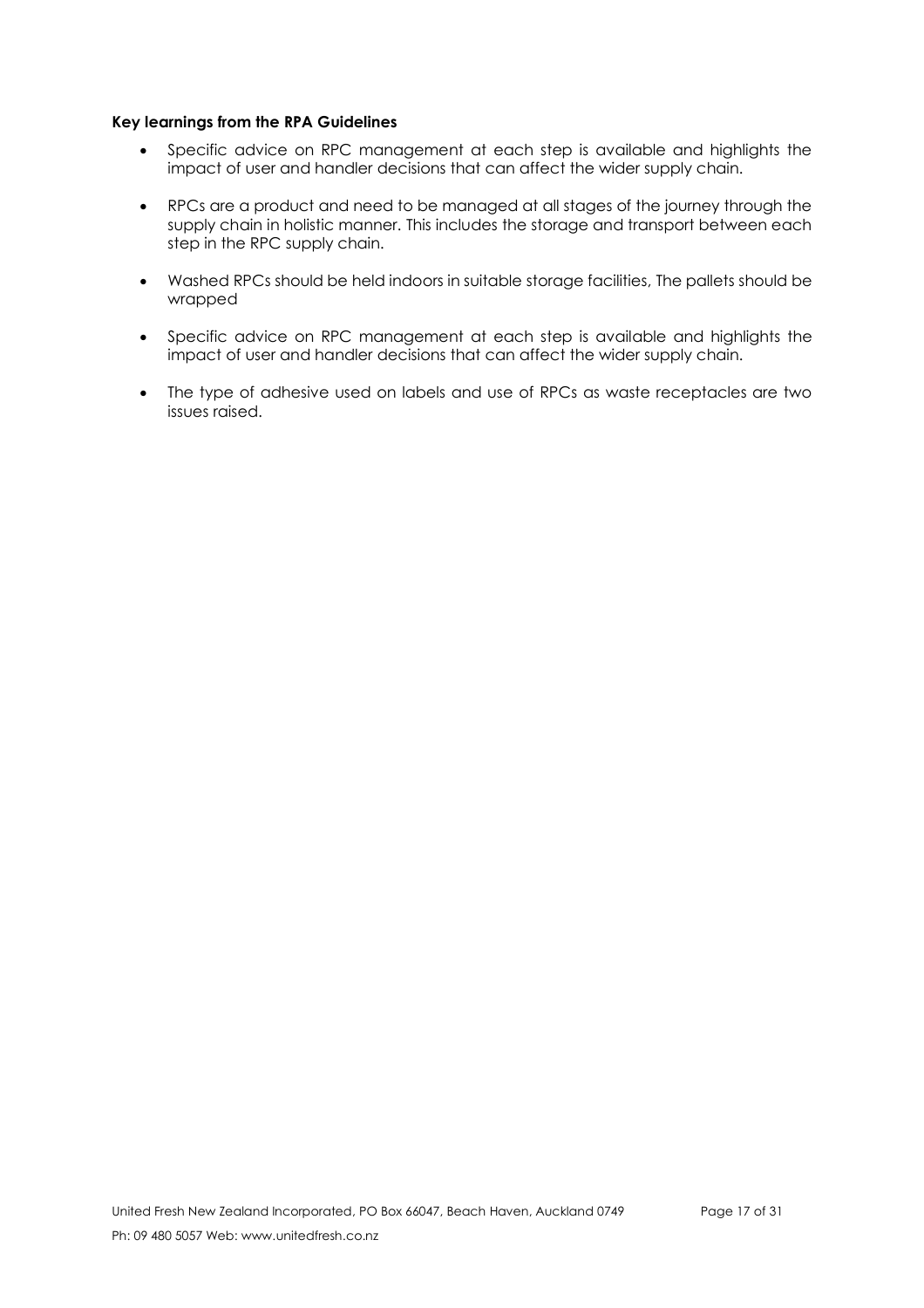# <span id="page-17-0"></span>**IFCO Presentation Notes**

## <span id="page-17-1"></span>**Introductory Statement**

The following document was produced by United Fresh to summarise the information shared in a meeting between United Fresh members, crate companies active in New Zealand, and IFCO, who has experience in dealing with an incursion of ToBRFV in the USA.

The key learnings of this presentation can be found at the end of the following document.

---

## <span id="page-17-2"></span>United Fresh RPC Food Safety and Brown Rugose Virus Control Presentation

8 December 2021

## **Attendees**

| Jeff Mitchell, IFCO USA          | Hans Wouters, Loscam                    |
|----------------------------------|-----------------------------------------|
| Paula Dudley United Fresh        | Ben Smith, T&Gs                         |
| Jerry Prendergast, United Fresh  | Roelf Schreuder, NZ Gourmet             |
| Stephanie Wrathall, United Fresh | Sam Young, Food Stuffs QA               |
| Anne Marie Arts, United Fresh    | Jeremy Thompson, MPI                    |
| Antony Heywood, VNZI             | Claire Morgan, Supermarkets Food Safety |
| Priscila Freitas, MPI            | Helen Barnes, Tomatoes NZ               |
| Adam Pfeiffer, CHEP              | Tiago Inacio, United Fresh (minutes)    |
| Catherine Mitchell, CHEP         |                                         |

#### **Summary**

United Fresh has been working with industry colleagues globally to understand the controls and validation of crate washing systems from a food safety and biosecurity viewpoint.

Jeff Mitchell is the Director of Global Food Safety for the International Food Crate Organisation (IFCO), which is the world's largest provider of reusable packing containers (RPC). Jeff's presentation guided participants on how IFCO RPC washing systems globally have been validated to address Food safety and Biosecurity concerns such as Tomato Brown Rugose Fruit Virus (ToBRFV) and Pepino Mosaic Virus (PepMV). Afterwards a Q&A session was held to clarify any questions from the participants regarding the learnings from IFCO in combating viruses like the brown rugose virus,

Transmission of these viruses is usually attributed to the contact with infected surfaces. These can be infected seeds, plant material, and/or surfaces (e.g., RPC, belts, forklifts, etc.).

Research has shown that the brown rugose virus can survive for up to 6 months, under lab conditions, on hard surfaces like plastic, glass, and metal.

IFCO has developed a model to address the food safety and biosecurity concerns related to the presence of pathogens, including plant viruses in RPC.

Washing and drying of RPCs has several main steps, which will vary depending on the equipment used. These are pre-wash, wash, sanitiser rinse, and drying.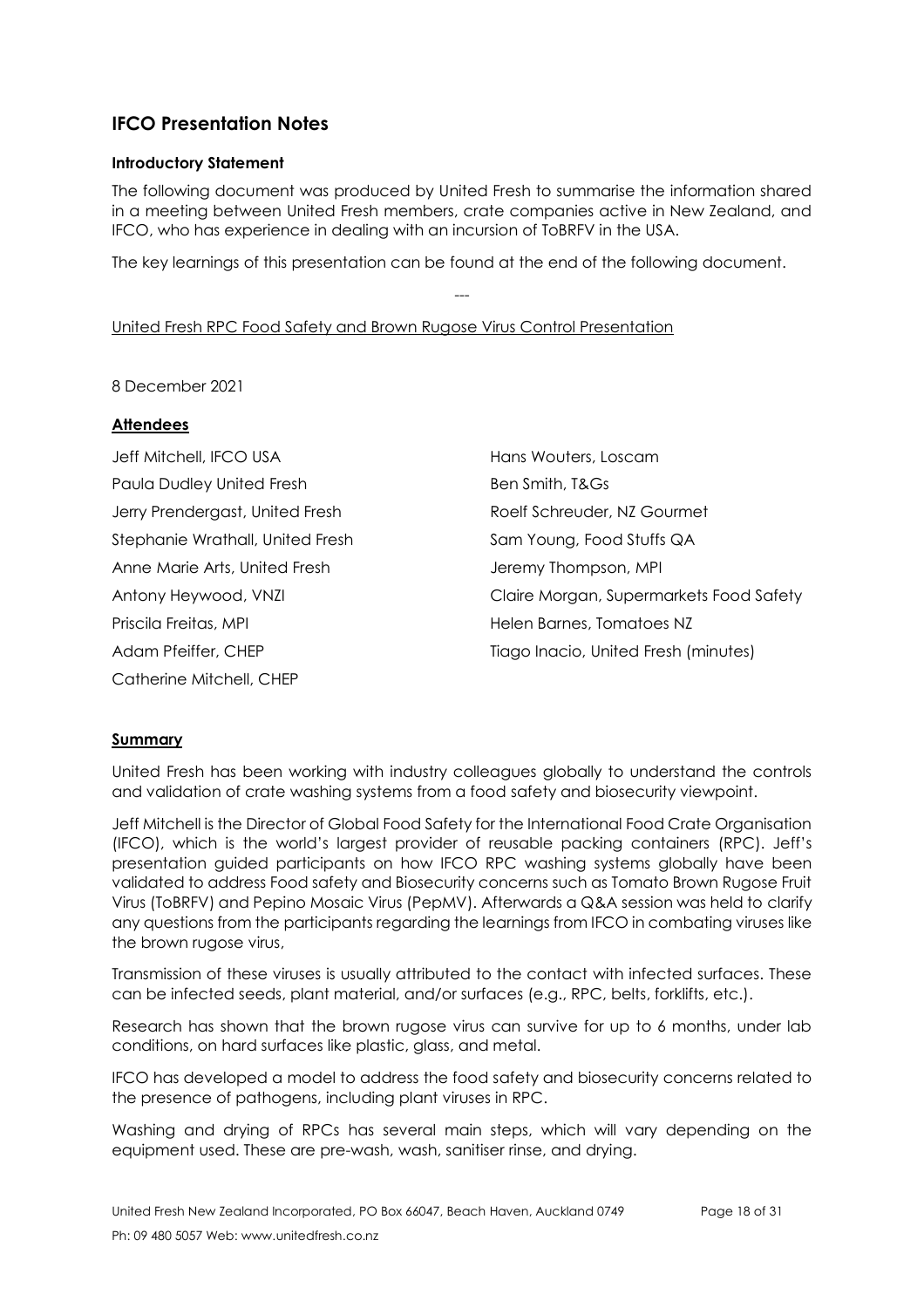The washing process and controls used are based on scientific research, with monitoring and verification controls in place to ensure maximum effectiveness. The combination of the research, monitoring and verification controls is critical in ensuring effective processes, as such, the science-based research, monitoring and verification processes have been externally validated.

### **Washing Process**

IFCO's washing stations are divided into a 'pre-wash', a 'main-wash', and a 'rinse'. Throughout these sections, variables such as temperature, concentration, contact time and agitation are constantly monitored to ensure the best results.

Within the pre-wash section of the washing stations, the 'dirty' RPC are subjected to high pressure water, at a temperature of 50-60°C, from all angles to ensure effective cleaning. Within the main wash section, the RPC are subjected to a detergent, and water sprays. After the main wash, the RPCs are rinsed, and a manual or automatic inspection is conducted before the RPCs are sent off for drying.

Multiple variables, such as pressure, temperature, and detergent concentration within each section of the washing system, are continuously monitored. If temperature goes over 66°C the antimicrobial agent begins to 'gas off', which decreases its effectiveness. In addition, if the RPC are subjected to high temperatures for long periods of time, deterioration of the plastic can occur.

The standard employed by IFCO requires a minimum of 30 seconds of exposure for each RPC during the washing and drying process.

Data on the variables is collected in real time and is used to maintain the maximum effectiveness of the washing process in removing the pathogen of concern (e.g., brown rugose virus) from the surface of the RPC.



*Figure 1: Illustration of IFCOs washing line.*

#### Science Based Research to Validate the Process

Research is conducted to determine what are the best control/combination of controls to remove the virus from the surface of the RPC. This is done by exposing the virus to the different controls/combination of controls.

IFCO's washing process uses a combination of detergents, temperature, high pressure and antimicrobial controls to thoroughly clean and disinfect the RPC, that go through their washing facilities, of the viruses of concern.

United Fresh New Zealand Incorporated, PO Box 66047, Beach Haven, Auckland 0749 Page 19 of 31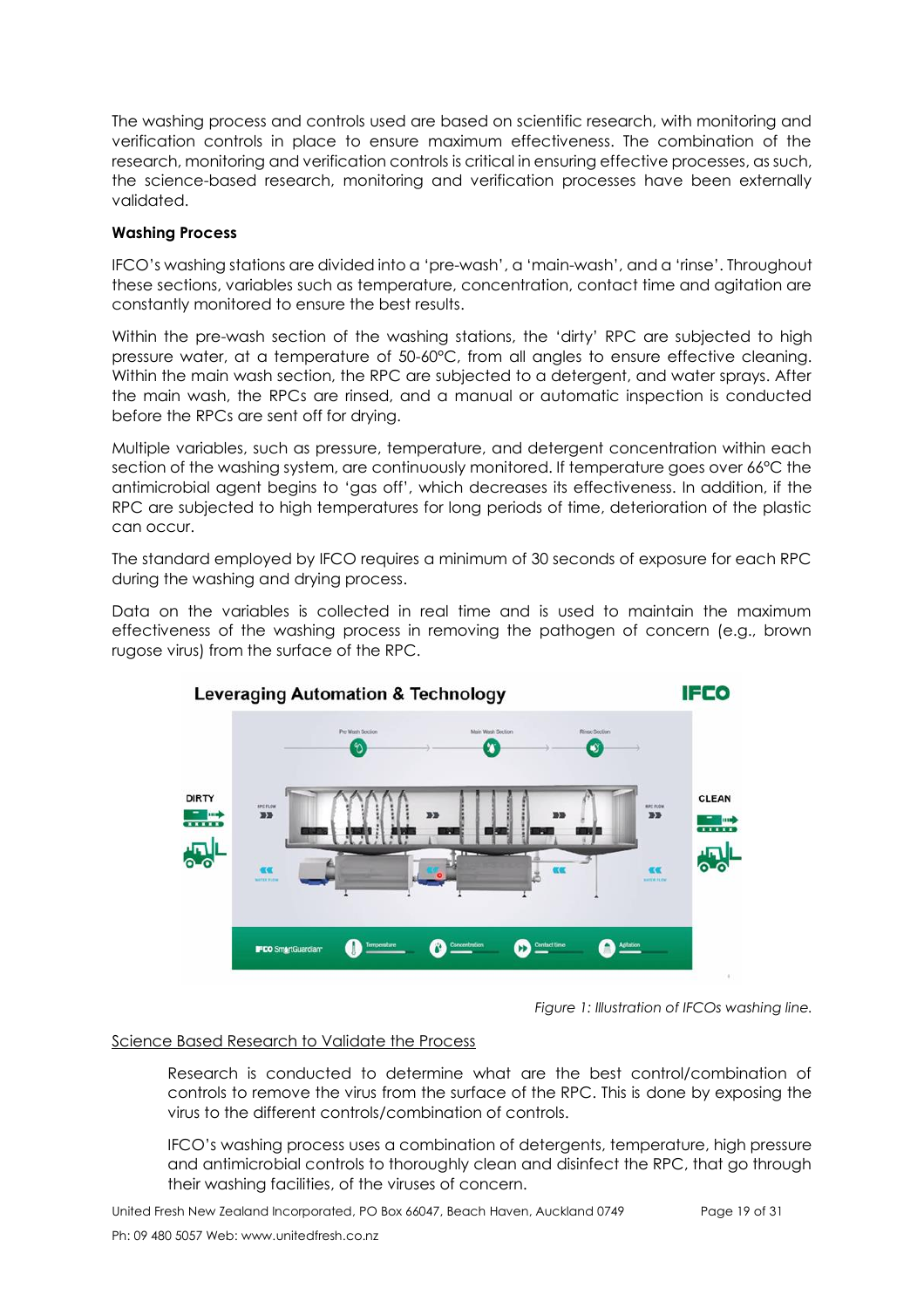Research has found that oxidizing antimicrobials are a good control for the viruses of concern, due to their quick action and effectiveness.

Jeff also mentioned the case of a propagator in Europe that was treating the washed crates he received with sodium hypochlorite, which prevented the spread of the virus.

#### System Monitoring

IFCO's washing processes are divided into 'pre-wash', 'main wash', and 'rinse' sections. Within the washing stations, variables such as temperature, concentration, contact time and agitation, are constantly monitored to ensure that these variables are kept at the correct levels to ensure the highest degree of effectiveness from the control methods applied during the washing process of the RPC.

#### Verification of Processes and Controls

In the case of IFCO's washing methodology, verification refers to the act of verifying the processes implemented and ensuring that the processes and values/parameters for the controls used are in line with the science used to set up said processes.

This step of the process is very important in ensuring and maintaining the effectiveness of the RPC wash process, especially as many IFCO clients now require hard facts/data to back up the claims that the wash process used is effective in eliminating the pathogen of concern (e.g., brown rugose virus).

IFCO conducts ATP (Adipose triphosphate) testing daily, and in real time, for each of its machines. This test gives a general cleanliness measure. However, there are different ATP systems used for different purposes.

Weekly pathogen testing looks for the presence of the pathogens of concern on the inside and outside surfaces of the RPC and any other surfaces they may come into contact with (e.g., conveyor belts).

IFCO also in-trials uses 'swabbing' as the method of testing the surfaces for the presence of the pathogen of concern (e.g., brown rugose virus). They would inoculate the plastic crates with the brown rugose virus, which were then put through their washing process, and finally tested at the end of the line.

For the past 3 years, IFCO has been continuously testing for the presence of brown rugose viruses on the RPC but have not found any signs that the pathogen can survive the washing cycle.

There is variability between each machine model used to clean the RPC, but the washing process used is fundamentally the same. In their washing process, IFCO employs total segregation of equipment and space, meaning that the space used to store, and the equipment used to handle the 'dirty/incoming' RPC is totally separated from the space/equipment used to handle the 'clean/outgoing' RPC, for example, IFCO goes as far as to ensure that designated forklifts are only used in the 'clean' areas and only handle 'clean' RPC.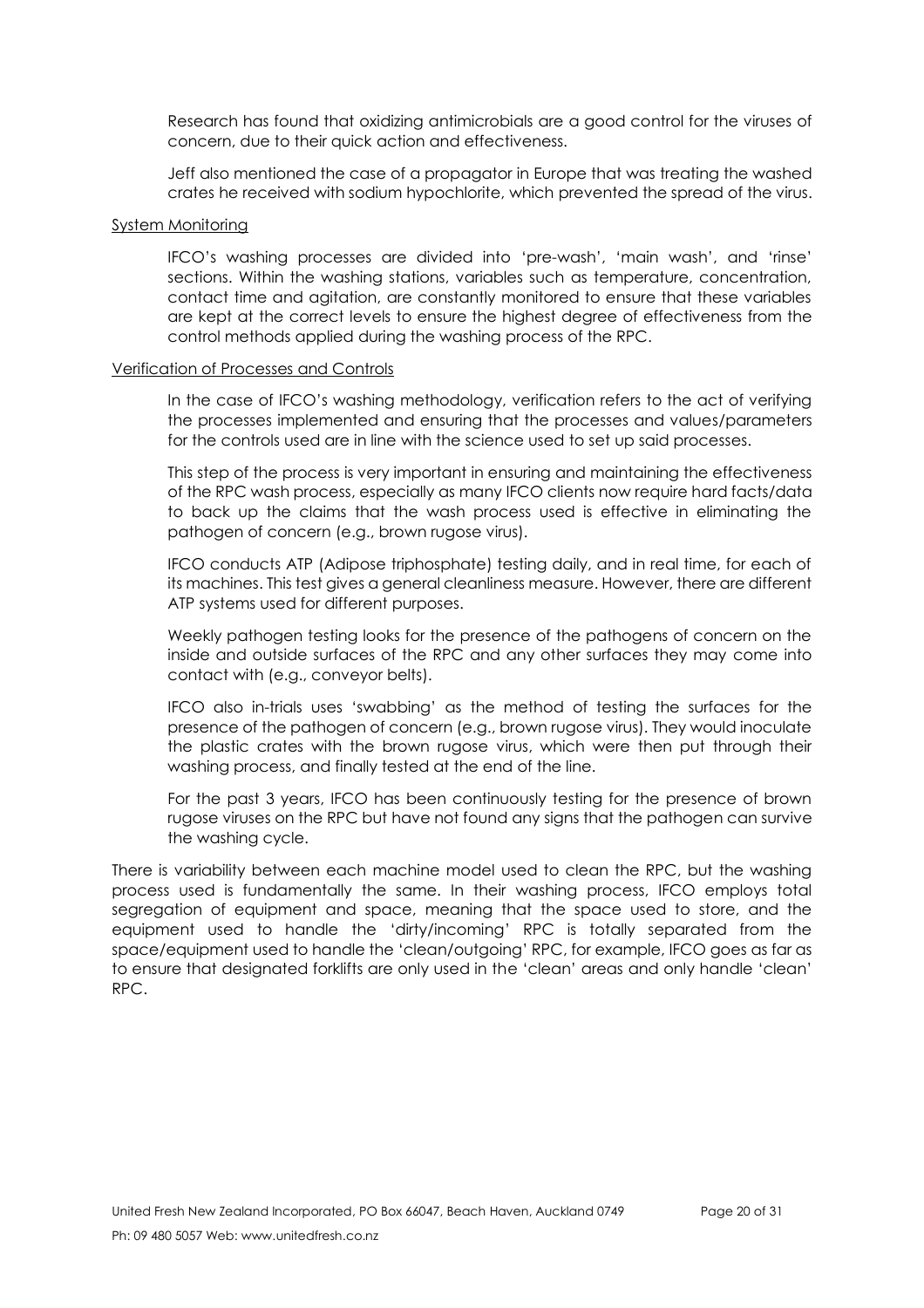### **Research Into Chemicals**

Various chemicals and antimicrobial agents are tested to determine their efficacy in inactivating or destroying the brown rugose virus. Their research tested 16 chemicals for efficacy and found that 3 chemicals, at specific concentrations, were found to be ablet to completely remove the brown rugose virus from the surface of the RPC.

These were:

- 1. Lactoferrin (0.5%).
- 2. Virocid (0.5% and 2%).
- 3. Clorox (10%).

#### **Palletisation and Storage of Washed RPC Prior to Dispatch**

After the going through the washing process, the clean RPC are then palletised. IFCO places a slip sheet at the bottom in between each pallet and the washed RPC, as well as a plastic cover over the RPCs to prevent contamination during storage and shipment of the RPCs to the client site. The pallets are then shrink wrapped and labelled with extra information relating to the individual machine used to wash the RPC and its site.

The inclusion of the machine & site-specific information into the labels allows for fast and effective traceback in case of contamination being detected. This information also allows IFCO to recall specific pallets of washed RPC in the event of the washing process data revealing that the controls used are not at the appropriate levels to ensure maximum effectiveness of the washing process, for example, the temperature is too high, which causes the antimicrobial agents to gas off, or there being a blockage on the spray mechanisms, which compromises the coverage of the RPC during the washing process.

Work regarding the management of the RPCs after they are washed, to minimise the chance of contamination during the time it takes for the RPC to reach the client, is still ongoing.

From the Q&A session after the presentation, the following key points were made:

- Research has shown that, whilst bacteria require moisture to survive, viruses are very hardy and do not desiccate. Viruses can also survive for extended periods of time in hard surfaces (up to 6 months in lab conditions). A pathologist at UC Davis, believes that the virus needs organic material present in the surface to survive. IFCO is currently testing for the survivability of the brown rugose virus under real life scenarios (e.g., by simulating the conditions in a glasshouse).
- The concentrations of the detergents and antimicrobial agents used all play a role in determining the final efficacy of chemicals in dealing with the brown rugose virus. IFCO found, through its research, that using a combination of control methods, such as, temperature and antimicrobial agent, allowed for the use of the chemicals at a much lower concentration that what was previously used as standard (e.g., concentrations 60-70ppm of antimicrobial agent, caustic detergents, and temp versus the concentrations of 600-700ppm when used on its own).
- Research on the topic is still ongoing and building on from what was initially established 3 years ago. Currently there are no agreed parameters to use within the industry, but there is information available to help deal with brown rugose viruses or other pathogens of concern on the surface of the RPC.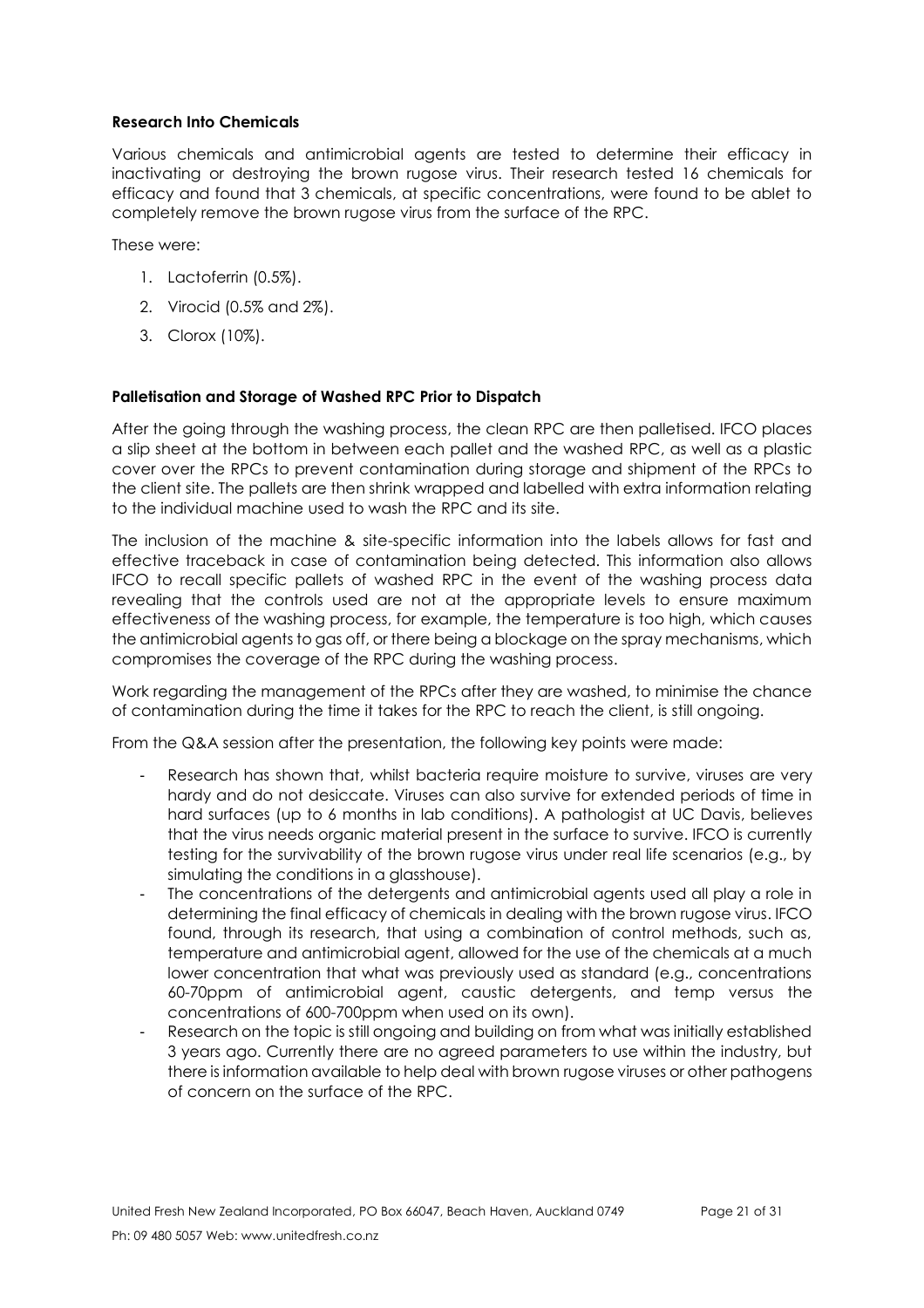With thanks to Helen Barnes, then General Manager of Tomatoes New Zealand, for sharing her notes.

More detailed information on the research conducted on the disinfectants and antimicrobial agents can be found in the paper entitled "*Effectiveness of disinfectants against the spread of tobamovisuses: Tomato brown rugose fruit virus and cucumber green mottle mosaic virus*", published in January 2021 (Link: [https://virologyj.biomedcentral.com/articles/10.1186/s12985-](https://virologyj.biomedcentral.com/articles/10.1186/s12985-020-01479-8) [020-01479-8\)](https://virologyj.biomedcentral.com/articles/10.1186/s12985-020-01479-8), with more resources becoming available soon.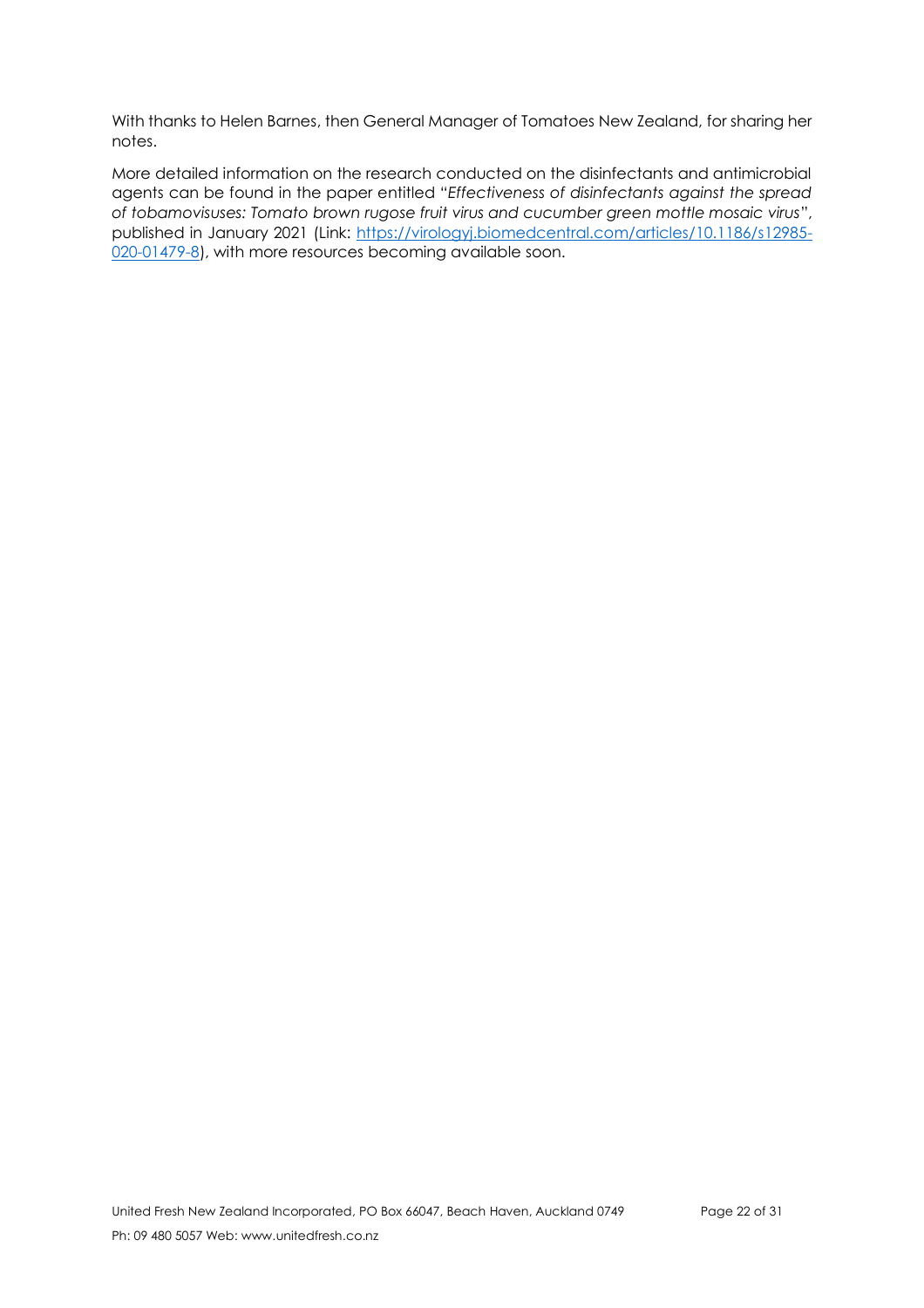#### <span id="page-22-0"></span>Summary Table of Crate Washing Steps with Monitoring and Controls

It was mentioned both by IFCO and within the DIN standard that the crate washing process will be different from company to company, based on the equipment used at each site and their individual processes. Despite this, the RPC washing process follows 4 main steps:

- Pre-wash
- Wash
- Rinse
- Drying

The following table provides a summary of the information contained within the DIN Standard and the resources provided by IFCO regarding washing processes, the monitoring methods, and the control factors in place.

| <b>RPC Generalised Cleaning Process Steps</b> | <b>Practices Contributing to a Clean Crate</b>                                                                                                                               |
|-----------------------------------------------|------------------------------------------------------------------------------------------------------------------------------------------------------------------------------|
| Clear rubbish                                 | Removal of rubbish, dirt, and plant<br>$\bullet$<br>residues.                                                                                                                |
| Pre-wash                                      | Generally reused water from the washing<br>process.                                                                                                                          |
| Wash                                          | Water Temperature,<br>High Pressure,<br>Agitation,<br>Contact time,<br>Detergent.                                                                                            |
| Rinse                                         | Potable Sanitizing water,<br>$\bullet$<br>Pressure,<br>$\bullet$<br>Water Temperature.<br>$\bullet$                                                                          |
| Dry                                           | Air Pressure.<br>$\bullet$                                                                                                                                                   |
| Post-wash                                     | Visual or optical check<br>Label scrape<br>$\bullet$<br>ATP Testing,<br>$\bullet$<br>Microbiological Testing,<br>Slip-sheet on pallet,<br>Wrapping pallets,<br>Traceability. |

## **Note**

*The post-wash step mentioned in the table above refers to the processes in place after the RPC have exited the washing lines to ensure that they meet the requirements and remain uncontaminated until they are used by their clients.*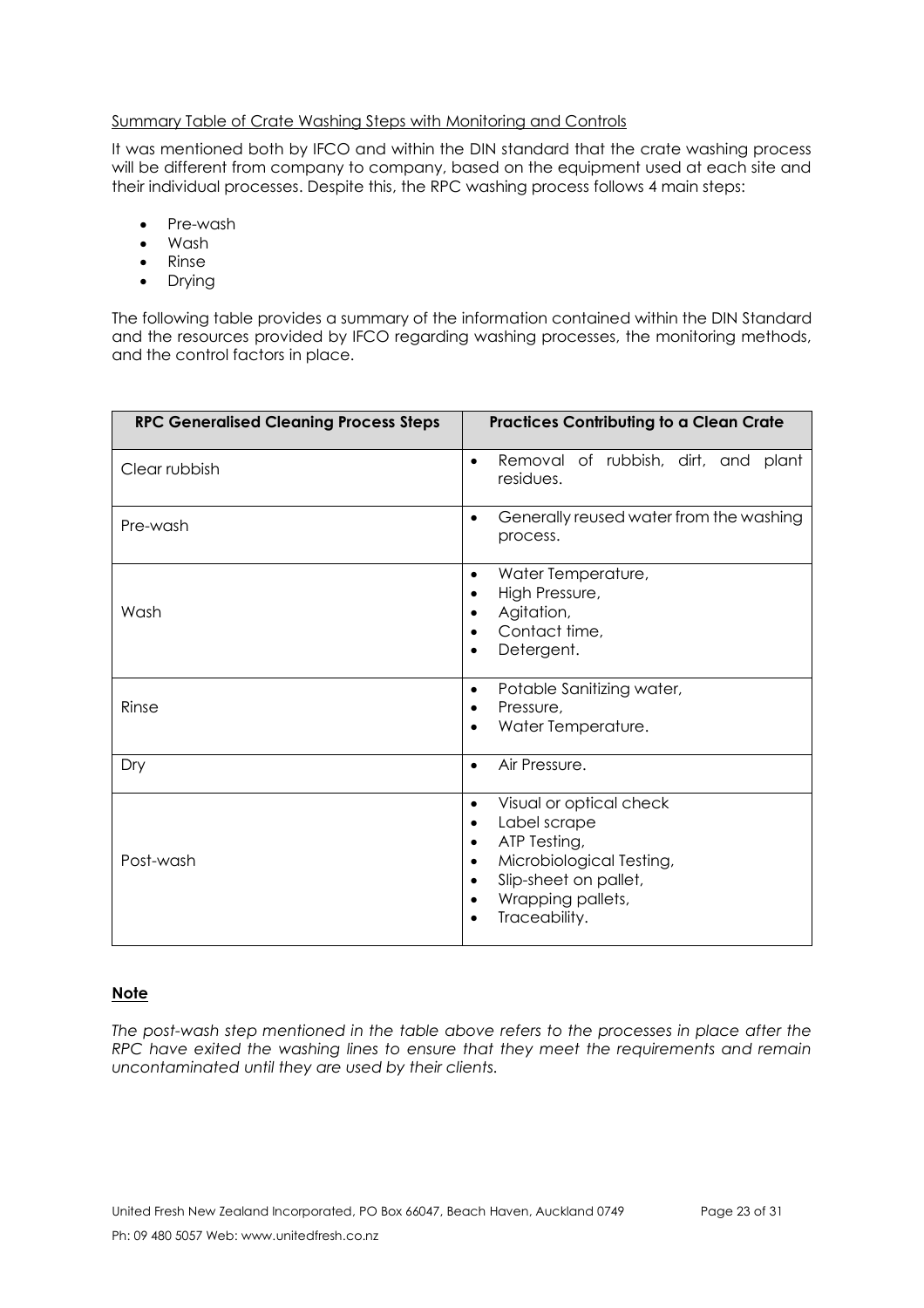# <span id="page-23-0"></span>**Monitoring The Effectiveness of RPC Washing Systems**

#### <span id="page-23-1"></span>**Introductory Statement**

There are two main processes commonly used to ensure that a food production process is working as it should from a food safety viewpoint. These are Validation, confirming that the system delivers the results required, and Verification, continually verifying the system is working within the defined parameters. The following summarises the validation and verification processes generally utilised in a crate washing plant.

#### <span id="page-23-2"></span>**Validation of the Washing System**

Validation is a process used to ensure food safety processes are achieving the intended controls needed. The overall RPC washing system is tested to prove that the processes and controls are working and delivering clean crates.

Validation can be achieved through a carefully planned project which deliberately infects specific crates and then tests for the presence or absence of the test organism used after washing and drying. This may be done when commissioning a new wash line or when significant changes are made to the system.

The work described by IFCO involved the deliberate infection of crates with an organism and the testing of various machine settings, chemicals, and concentrations, pressures etc. Through this process they identified the controls needed to manage various pathogens, from both a food safety and biosecurity viewpoint.

#### <span id="page-23-3"></span>**Verification of the RPC Washing system**

Various aspects of washing systems are monitored including temperature, water pressure, chemical concentration, nozzle blockages etc. Some tests are ongoing such as water temperature. Others may be monitored routinely such as verifying chemical injector pump accuracy by specialist contractors.

The cleanliness of the RPC is routinely monitored visually and though ATP hygiene monitoring as well as routine microbial testing by an accredited laboratory.

#### <span id="page-23-4"></span>ATP Hygiene Monitoring

The purpose of ATP (Adenosine triphosphate) bioluminescence for hygiene monitoring is to provide a direct and objective test for cleanliness verification. ATP is an indicator test to instantly determine the hygienic status and potential risk of the object being sampled.

A swab of a crate is taken and inserted into a machine that reads the swab result as Relative Light Units (RLUs). This is a quick and efficient indicator that the crate is clean i.e., free of biological residues. In general, this is undertaken regularly during the washing process such as during each work shift.

ATP tests are not intended to replace microbial tests rather offers a quick check that the RPC are free of any biological material and tare therefore clean. There is generally a direct correlation between the ATP and microbial results. Cleaning in general simultaneously removes both organic residues and microbes.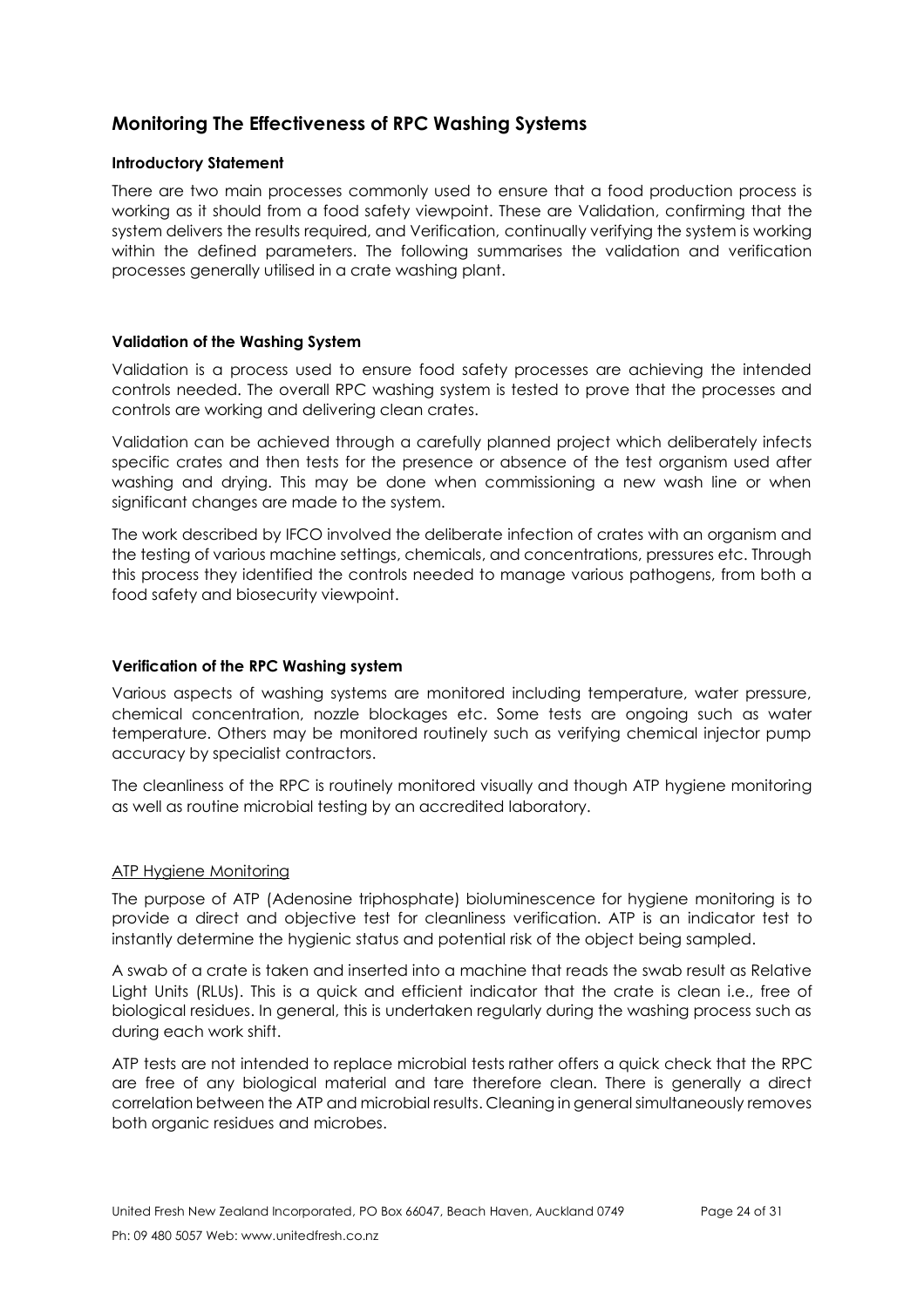#### <span id="page-24-0"></span>Microbial Testing

Regular microbial testing is undertaken, for the main pathogens of concern from a food borne illness viewpoint. In general, these will generally include E. coli, Listeria, Salmonella, and Aerobic Plate Count.

The identified DIN standard outlined the standards for RPCs with a differentiation between low risk (fresh produce) dairy products and then high-risk fish and meat from a food safety perspective.

## <span id="page-24-1"></span>**Post Washing RPC Management**

Storage of the washed pallets especially for high risk uses should be under cover.

IFCO recommended all pallets had a slip sheet between the crates and the pallet. They also recommended the pallets are wrapped.

Post washing practices should include effective traceability processes of the cleaned crates to the shift it was washed on.

The RPC management post washing include covered storage space requirements, price sensitivity as well as sustainability of slip sheets and wrapping every pallet.

Storage at the grower prior to use is also a consideration.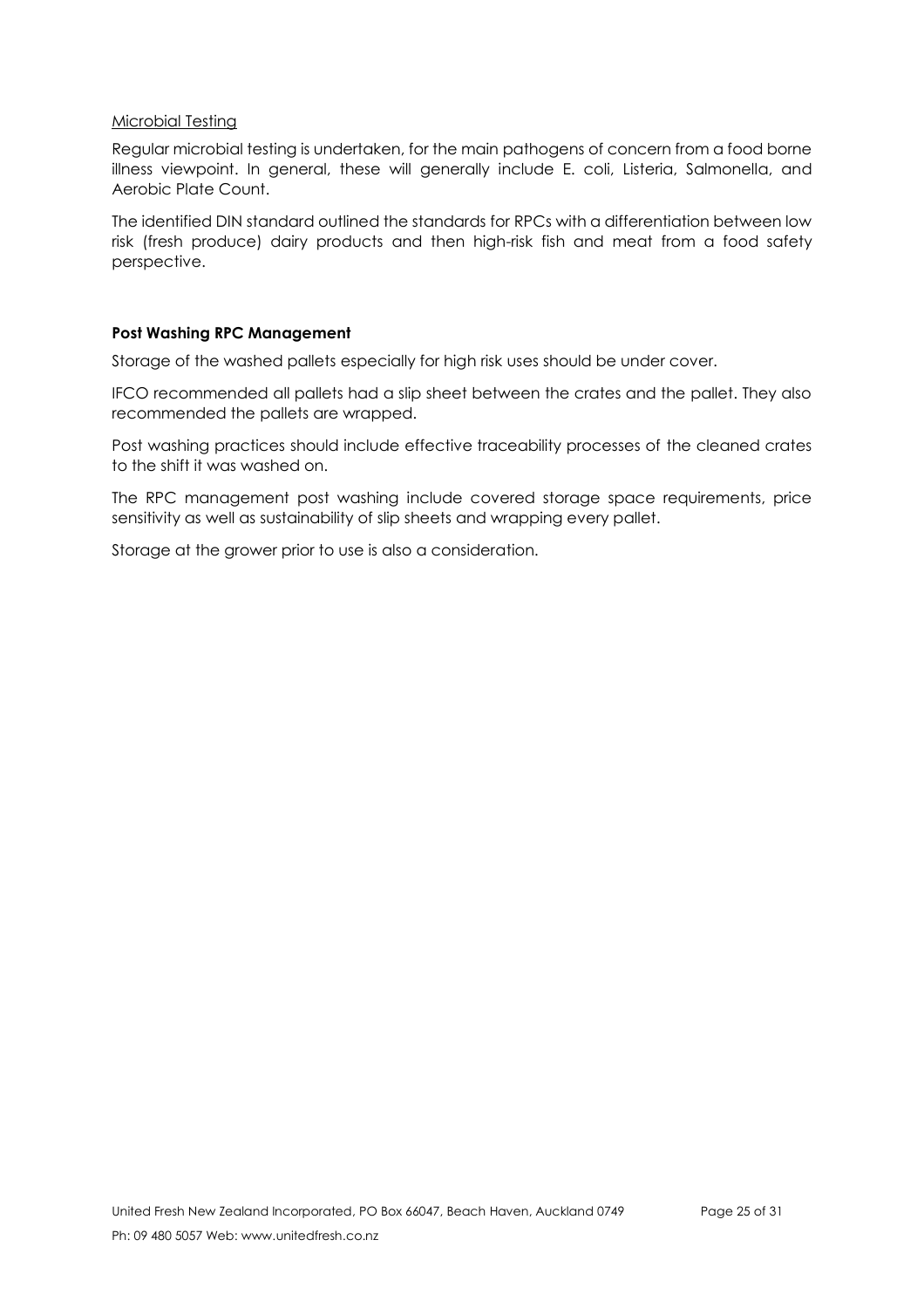# <span id="page-25-0"></span>**Collated Key Learnings**

- There was significant variation on the sanitary status of RPC at different growers (Page 10).
- Collectively, 64% of RPC failed in terms of ATP readings with 56% of trays having higher TVC expected of a cleaned surface. Visual inspection of RPC revealed a proportion that were damaged or had labels affixed from previous use (Page 9).
- Although there are currently no regulatory critical limits or microbial standards for food contact surfaces (FCS) or established and widely recognized industry standards, studies of a similar nature cite values of 125 CFU/50 cm2 Aerobic Plate Count (APC) as the upper limit for a clean and sanitized FCS (Page 9).
- Transfers of microbiological pathogens differed among the different materials. Transfer was higher on plastics than on wood or cardboard (Page 9).
- The frequency of plant residues withe palletised RPC having passed through the multiple wash phases, may suggest a lapse in implementation of internal standards and procedures for inspection of RPC after washing (Page 9).
- Effective selection of the right chemical disinfectant and the right concentration it needs to be applied at, is critical for preventing the transmission of ToBRFV and PepMV through mechanical pathways, such as RPC and any other surfaces the crops may meet. (Page 12).
- The chemical disinfectants Lactoferrin (at 0.5%), Virocid (at 0.5% and 2%), Clorox (at 10%) appeared to be the most effective in virus inactivation (Page 12).
- The RPC washing process can be divided into multiple steps, which run at separate times and spaces. The equipment used at each site will determine how the washing process is managed (Page 15).
- The critical factors in ensuring that the cleaning process is as effective as possible in inactivating the viruses are (Page 15):
	- $\circ$  Temperature (minimum of 60 $\degree$ C for the cleaning solution and 80 $\degree$ C for the rinse aid solution).
	- o Pressure (the amount of pressure used when applying the water with cleaning solution).
	- o Cleanliness of the washing and rinsing solution.
- Frequent monitoring and testing ensure that the processes are working as intended and prevent the washing stations from becoming spreading points for the pathogens (Page 15).
- The hygienic requirements depend on the hygienic risk regarding the use of the RBC. Based on their hygienic risk, RBC are classified in three different groups (Page 15):
	- o Less critical RBC (Fresh Produce).
	- o Critical RBC (Dairy and Eggs).
	- o Highly critical RBC (Fish and Meat).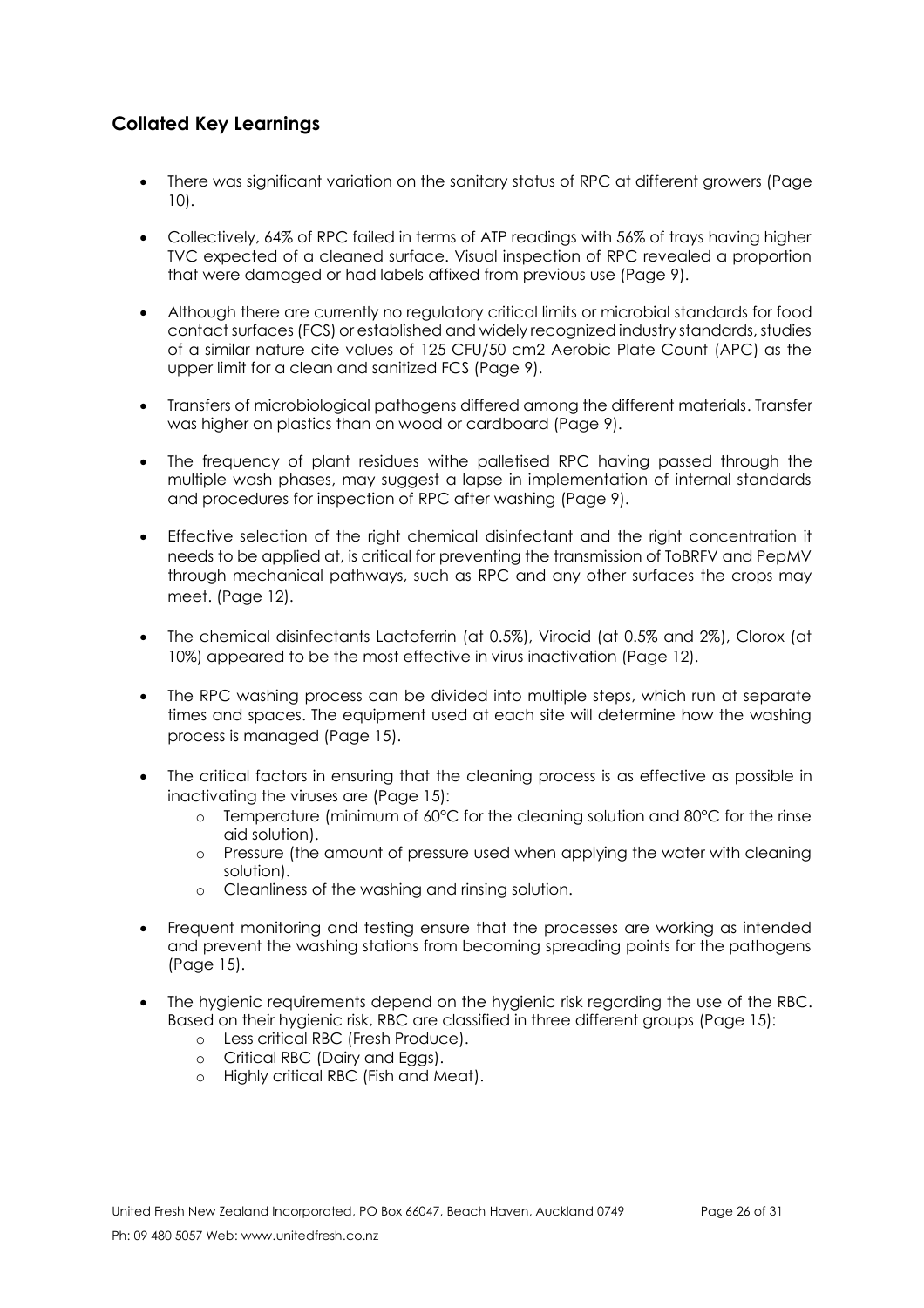- Specific advice on RPC management at each step is available and highlights the impact of user and handler decisions that can affect the wider supply chain (Page 17).
- RPCs are a product and need to be managed at all stages of the journey through the supply chain in holistic manner. This includes the storage and transport between each step in the RPC supply chain (Page 17).
- Washed RPCs should be held indoors in suitable storage facilities, The pallets should be wrapped (Page 17).
- Specific advice on RPC management at each step is available and highlights the impact of user and handler decisions that can affect the wider supply chain (Page 17).
- The type of adhesive used on labels and use of RPCs as waste receptacles are two issues raised (Page 17).
- Research has shown that, whilst bacteria require moisture to survive, viruses are very hardy and do not desiccate. Viruses can also survive for extended periods of time in hard surfaces (up to 6 months in lab conditions). A pathologist at UC Davis, believes that the virus needs organic material present in the surface to survive. IFCO is currently testing for the survivability of the brown rugose virus under real life scenarios (e.g., by simulating the conditions in a glasshouse) (Page 21).
- The concentrations of the detergents and antimicrobial agents used all play a role in determining the final efficacy of chemicals in dealing with the brown rugose virus. IFCO found, through its research, that using a combination of control methods, such as, temperature and antimicrobial agent, allowed for the use of the chemicals at a much lower concentration that what was previously used as standard (e.g., concentrations 60-70ppm of antimicrobial agent, caustic detergents, and temp versus the concentrations of 600-700ppm when used on its own) (Page 21).
- Research on ToBRFV interaction with RPC is still ongoing and building on from what was initially established 3 years ago. Currently there are no agreed parameters to use within the industry, but there is information available to help deal with brown rugose viruses or other pathogens of concern on the surface of the RPC (Page 21).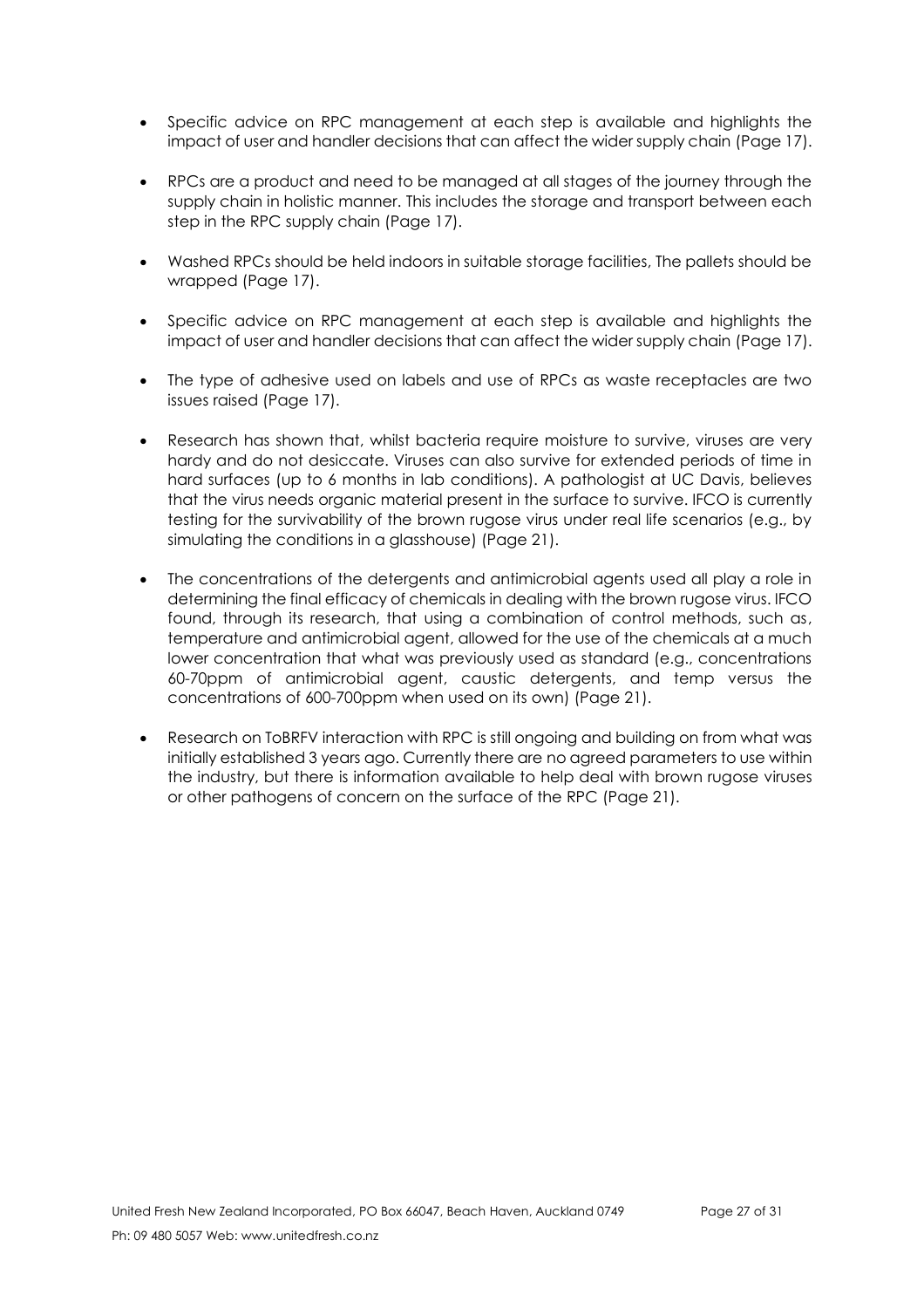# <span id="page-27-0"></span>**Discussion and Recommendations**

## <span id="page-27-1"></span>**Discussion**

The United Fresh TAG team is pleased that it was already able to add value through connecting the local tomato industry with international research and knowledge through its workshop on RPC management in light of the biosecurity incursions of PepMV and ToBRFV. The team also hopes that this compilation of research data and presentations, which were presented and discussed at the workshop, will go some way towards our inevitable need to live and manage the presence of these virus incursions.

The arrival of Pepino Mosaic Virus and Brown Rugose Fruit Virus in New Zealand led Tomatoes New Zealand Inc. to focus on their specific need, i.e., finding a solution to reduce potential risk of RPC spreading the viruses within the tomato industry and beyond.

These two viruses are, in the first instance, plant diseases. Their presence in New Zealand constitutes a biosecurity risk.

Research on food safety microbial issues in RPCs is nevertheless relevant, even though the focus is not on biosecurity itself. The equipment and management tools available are, broadly speaking, the same.

The key learnings summarised after each topic covered in this compilation, inform both the food safety and biosecurity considerations and possible actions needed towards effective management of PepMV and ToBRFV, as well as food hygiene.

The rate of penetration RPCs has achieved into most domestic fresh produce categories, and supply chains is huge.

Finding specific crop related remedies is an appropriate strategy for managing internal (closed) crate pools used to move crops from a glasshouse to a packhouse. Applying crop specific remedies to RPCs from external crate pools used to move a given crop between packhouse and retailer, is not an option.

There are several reasons for this position.

- 1. Empty RPCs returned to the washing plants/depots from supermarkets and other retailers are not segregated by the most recent crop they had carried.
- 2. Once at the washing plant all RPCs are treated the same, in terms of the wash cycle. This means they are washed for the same amount of time and at the same temperature. The key focus being each RPC needs to have been cleaned to a sufficient standard that allows it to be suitable to transport the next fruit or vegetable crop.
- 3. Segregating, in this instance, RPCs used for the movement of tomatoes and treating them to longer wash cycles and at higher temperatures, simply was not an option. Nor was applying such proposed remedies to every crate in circulation, as washing plant capacities and hours in the day ensured this to be an impossible equation.

That point is where the United Fresh position really comes into play. There is a plethora of plant diseases, including viruses, capable of disrupting produce supply. Each industry sector trying to tackle RPC hygiene in the commercial supply chains on their own, in order to optimize crop specific positions is not viable or sustainable risk management.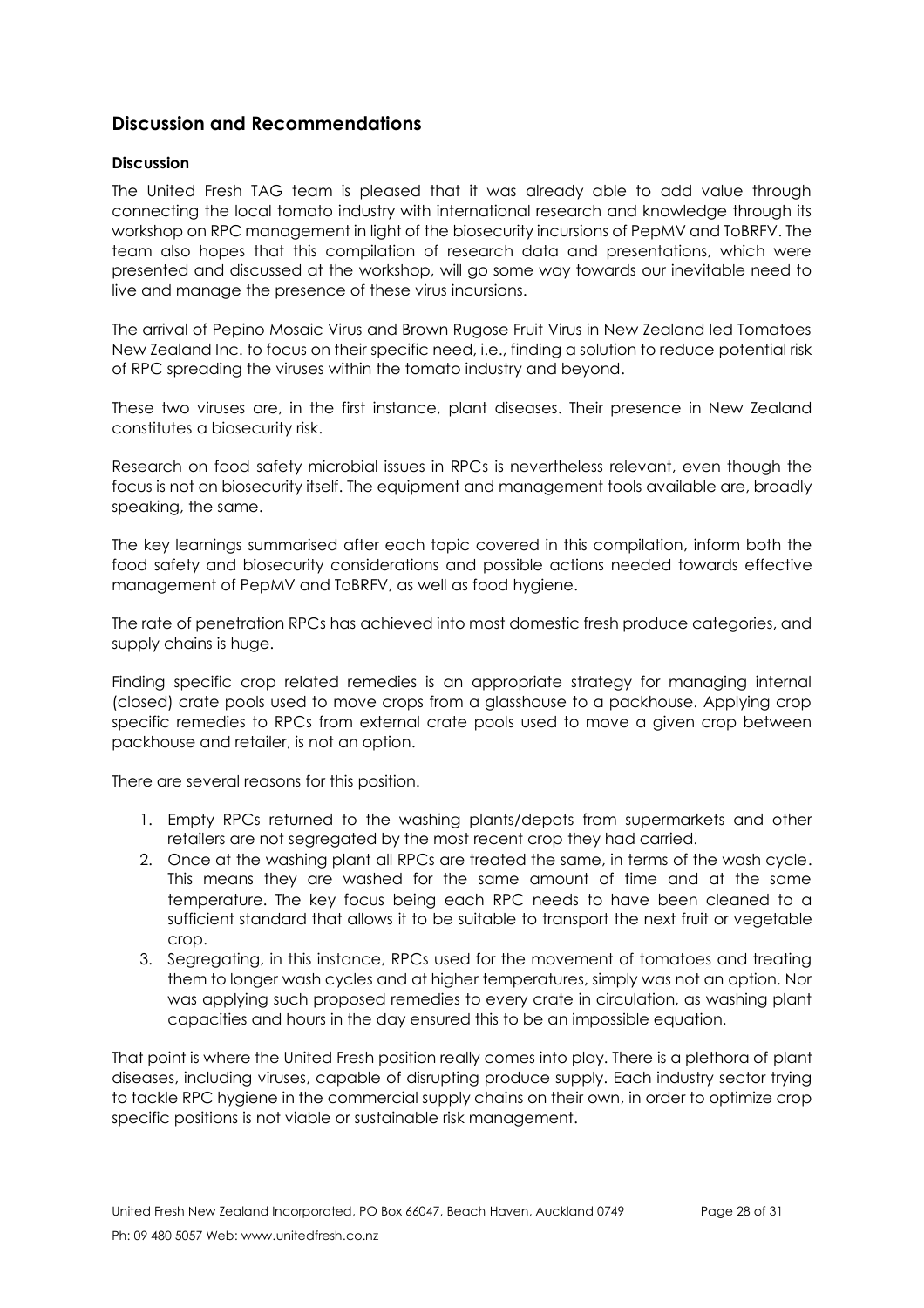Understanding as an industry what the common risk factors of RPC hygiene are, enables economies of scale to become a factor and also leads to accelerated learning for the entire industry, as opposed to a sector-by-sector basis.

The existence of a Washing Standard for RPCs (DIN 10522:2006-01) demonstrated the efforts by IFCO and other organisations to contribute towards crate users being able to effectively and efficiently manage those RPC which are used to transport fresh produce from the production areas to the consumers.

Producers who are utilising internal crate pools on their properties, should consider the information contained within the DIN Standard to assess how they can improve practices behind hygiene before the crops are packed in external hire crates.

## <span id="page-28-0"></span>**Recommendations**

Analysis of the Key Findings generated at the conclusion of each document section reviewed and consolidated on pages 25 and 26 suggests that the following recommendations could assist the industry to reduce any biosecurity and/or food safety related risks posed by RPC in the produce supply chain.

- The practice in mitigating the risk viruses present in glasshouse properties should include where possible a suitably managed internal crate pool for the harvest and transport to packhouse with external crate pool RPC used for transport to market.
- Organisations with their own internal crate pools should review washing and hygiene monitoring practices of the RPC.
- Frequent monitoring and testing of RPCs is conducted to ensure that the crate washing processes are working as intended and that the cleaning process and stations do not become a route for the spread of pathogens. This includes routine quality control processes, regular ATP testing and Microbial testing for pathogens that could cause food borne illness. It also includes minimising the use of RPCs as waste receptacles.
- United Fresh encourages its crate hire pool company members issuing RPCs in this country to share their biosecurity and food safety risk mitigation plans with other United Fresh members. This includes Validation and Verification processes.
- The three crates hire pool companies operating in New Zealand should be requested to operate their facilities to the DIN 10522:2006-01 Standard, or equivalent.
- The Crate companies review their supply agreements with RPC users regarding minimum handling, storage, and cleanliness expectations. All members of the supply chain have a responsibility to manage RPCs to minimise the risk of contamination and spread of pathogens whether biosecurity or food borne illness.
- Growers should develop a standard operating procedure (SOP) for receiving and inspecting incoming loads of RPCs or any other multiple use packaging containers. Appendix 1 consists of a component list growers should consider when developing their own SOP.
- United Fresh maintains contact with IFCO and other international industry bodies to ensure we have access to updates on research outcomes as they become available.
- The crates users, label providers and suppliers work together to address the impact of label adhesive on crate cleaning and retention on the crate for traceability purposes.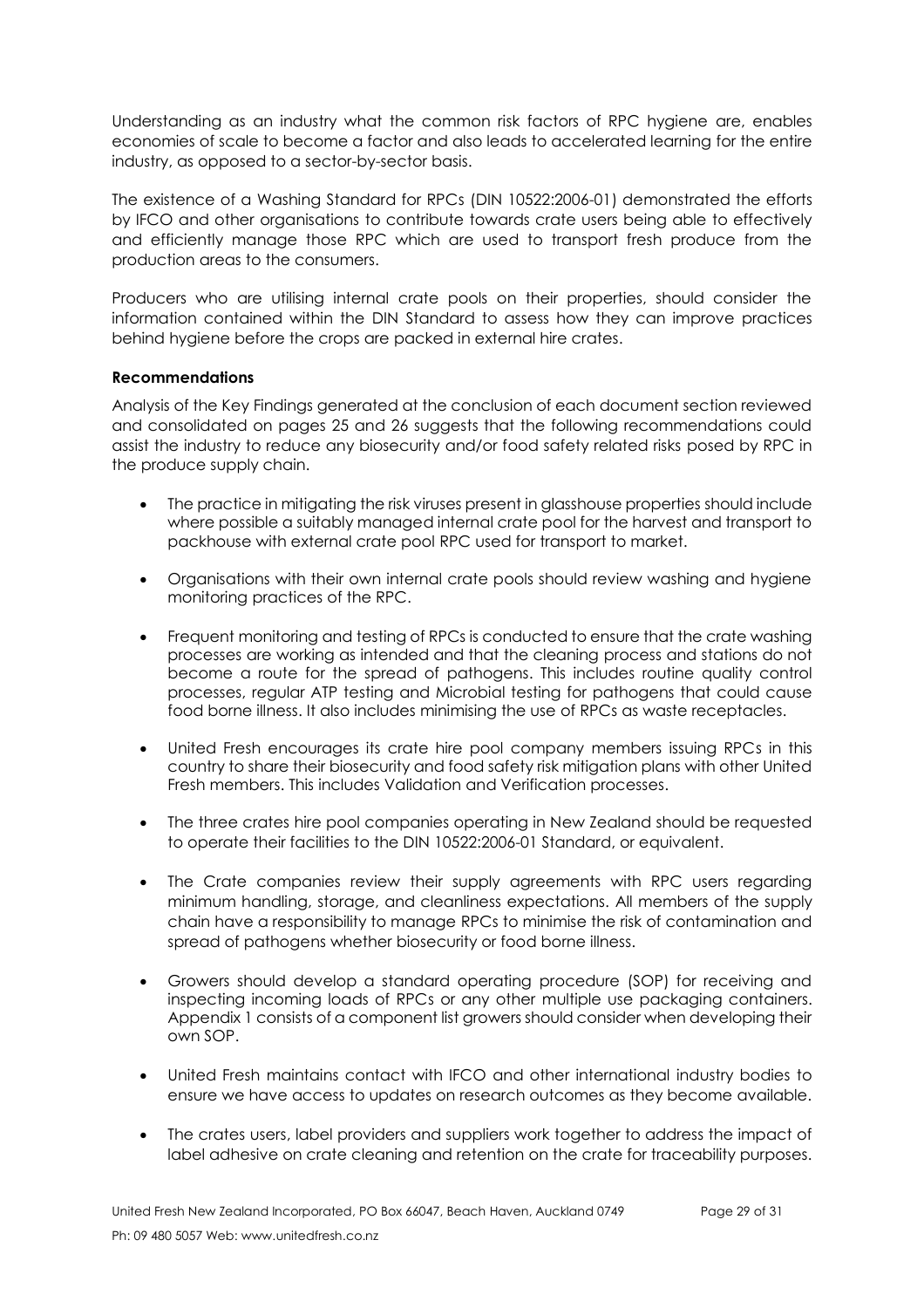# <span id="page-29-0"></span>**Appendix 1**

| <b>Component Suggestions for Growers Writing an RPC Standard Operating Procedure</b> |                                         |                                                                                                                                                                                                                                                                                                                           |  |  |
|--------------------------------------------------------------------------------------|-----------------------------------------|---------------------------------------------------------------------------------------------------------------------------------------------------------------------------------------------------------------------------------------------------------------------------------------------------------------------------|--|--|
| Component                                                                            | <b>Specifics</b>                        | <b>Questions to Consider</b>                                                                                                                                                                                                                                                                                              |  |  |
| Transportation                                                                       | Empty RPC arrival method on<br>property | Grower transport or contractor<br>$\overline{a}$<br>transport?<br>Collection after-market<br>delivery/ DC delivery or<br>separate trip?                                                                                                                                                                                   |  |  |
|                                                                                      | Vehicle cleanliness status              | What is best practice for<br>$\overline{a}$<br>avoiding empty RPC<br>contamination during<br>transport?                                                                                                                                                                                                                   |  |  |
|                                                                                      | Maximum load and load safety            | What is the volume of crates<br>required and at which<br>frequency?<br>How does that information<br>relate to current or future<br>trucking capacity?<br>How is the load stacked,<br>wrapped, and palletised?                                                                                                             |  |  |
|                                                                                      | Full RPC departure from the<br>property | Grower transport or contractor<br>$\overline{a}$<br>transport?<br>Optimum load structure vs<br>retailer specifications (where<br>applicable)?<br>Loading methodology?<br>$\overline{\phantom{a}}$<br>Load safety requirements?<br>No other loads in the truck that<br>could contaminate the crates?                       |  |  |
| Management<br>of empty RPCs                                                          | Arrival procedure                       | Where do RPCs get unloaded?<br>$\blacksquare$<br>How do RPCs get unloaded?<br>$\blacksquare$                                                                                                                                                                                                                              |  |  |
|                                                                                      | Storage                                 | Does the property have a<br>$\overline{a}$<br>designated storage area?<br>Is the designated storage area<br>sufficient in size for the volume<br>received?<br>Is the storage area clean from<br>a phytosanitary perspective?<br>What is best practice to<br>maintain phytosanitary<br>cleanliness of the storage<br>area? |  |  |